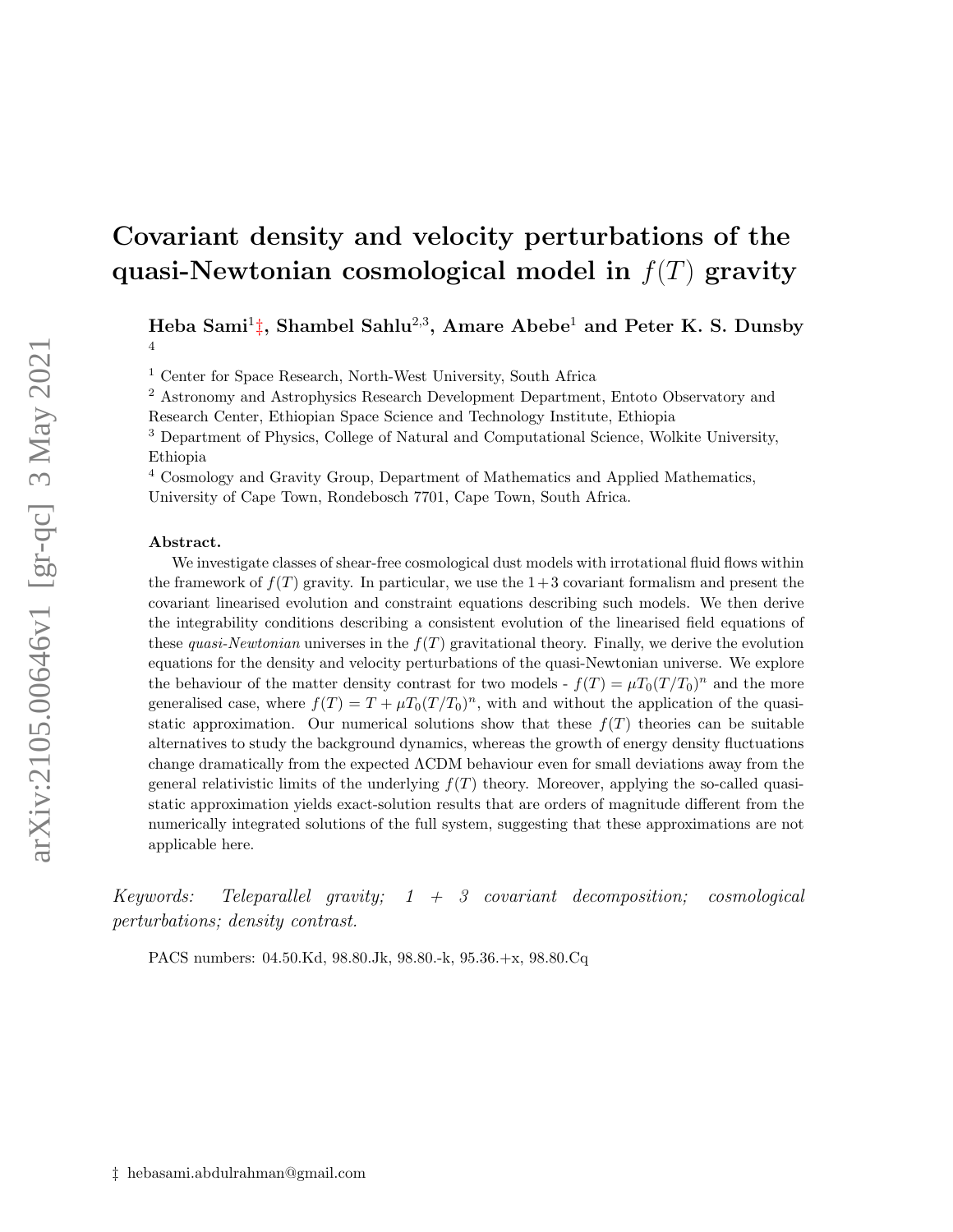### 1. Introduction

In 1998 [\[1,](#page-27-0)[2\]](#page-27-1), observational evidence for an accelerating universe was discovered within the framework of a Friedmann-Lemaˆıtre-Robertson-Walker (FLRW) cosmology. The only way to explain this phenomenon is to introduce an additional dark component to the total energy density [\[3\]](#page-27-2). However, the physical properties of Dark Energy (DE) is still not well understood. Moreover, there are many problems that need to be explained such as the inhomogeneity problem and how the primordial fluctuations seeded the formation of structure on large-scales. There are exist several approaches to the theoretical description of these problems. One of these is a modified gravity theories, which provide the very natural gravitational alternative for dark energy and they are extremely attractive in the applications for late-time acceleration [\[4\]](#page-27-3). One of these modified gravity theories is  $f(T)$  gravity [\[5](#page-27-4)[–10\]](#page-27-5). In the simple case  $f(T) = T$ , where T is the torsion scalar. The  $f(T)$  theory can be directly reduced to the teleparallel equivalent of general relativity (TEGR) [\[11\]](#page-27-6). The idea of the teleparallel gravity (TG) was originally proposed in 1928 by Einstein after the formulation of general relativity (GR) to address the unification of gravity with electromagnetism by introducing the notion of tetrad (vierbin) field together with the suggestion of absolute parallelism  $[12–15]$  $[12–15]$ . In this theory, a set of tetrad fields  $e_a(x)^\mu$  are considered to be the dynamical object instead of the metric  $g_{ab}$ . While (GR) uses the well-known torsionless Levi-Civita connection, TG uses Weitzenböckconnection  $[16,17]$  $[16,17]$  that has no curvature but instead torsion. From Einstein-Cartan-Kibble-Sciama theory of gravitation [\[18\]](#page-27-11), torsion is an alternative to curvature to describe the gravitational interaction [\[19,](#page-27-12)[20\]](#page-28-0). From this view, the TG description of the gravitational interaction is completely equivalent to that of GR in some respects [\[21\]](#page-28-1). In (GR), curvature is used to geometrize the gravitational interaction, in other words, the gravitational force is replaced by geometry and particle trajectories are determined by geodesics, rather than the force equation [\[22\]](#page-28-2). In (TG), there is no notion of geodesics and the torsion yields a true gravitational force which quite similar to the Lorentz force of electrodynamics [\[17,](#page-27-10) [23\]](#page-28-3). Although at the background and perturbation levels TG is completely equivalent to  $(GR)$ .  $f(T)$  gravity has various cosmological solutions which are consistent with the observational data  $[24-26]$  $[24-26]$ , especially at the cosmological background. According to these features,  $f(T)$  gravity is assumed as a viable theory both at cosmological and at astrophysical scales. One of the significant advantages of  $f(T)$  gravity is that its field equations are always of second-order in contrast with  $f(R)$ gravity, where the field equations are governed by fourth-order equations. In [\[27\]](#page-28-6), it was shown that  $T$  is not a local Lorentz scalar but the lack of this local Lorentz symmetry appears to be of little importance in  $(TG)$  when the Lagrangian is just T. However, it is not the case for the  $f(T)$  generalisation of the (TG). If T is not a local Lorentz invariant then  $f(T)$  cannot be either, and this is considered to be one of the disadvantages of the  $f(T)$  gravity.

In this paper, we consider the covariant form of the field equations of  $f(T)$  gravity to study linear cosmological perturbations [\[28\]](#page-28-7). There are two approaches to study the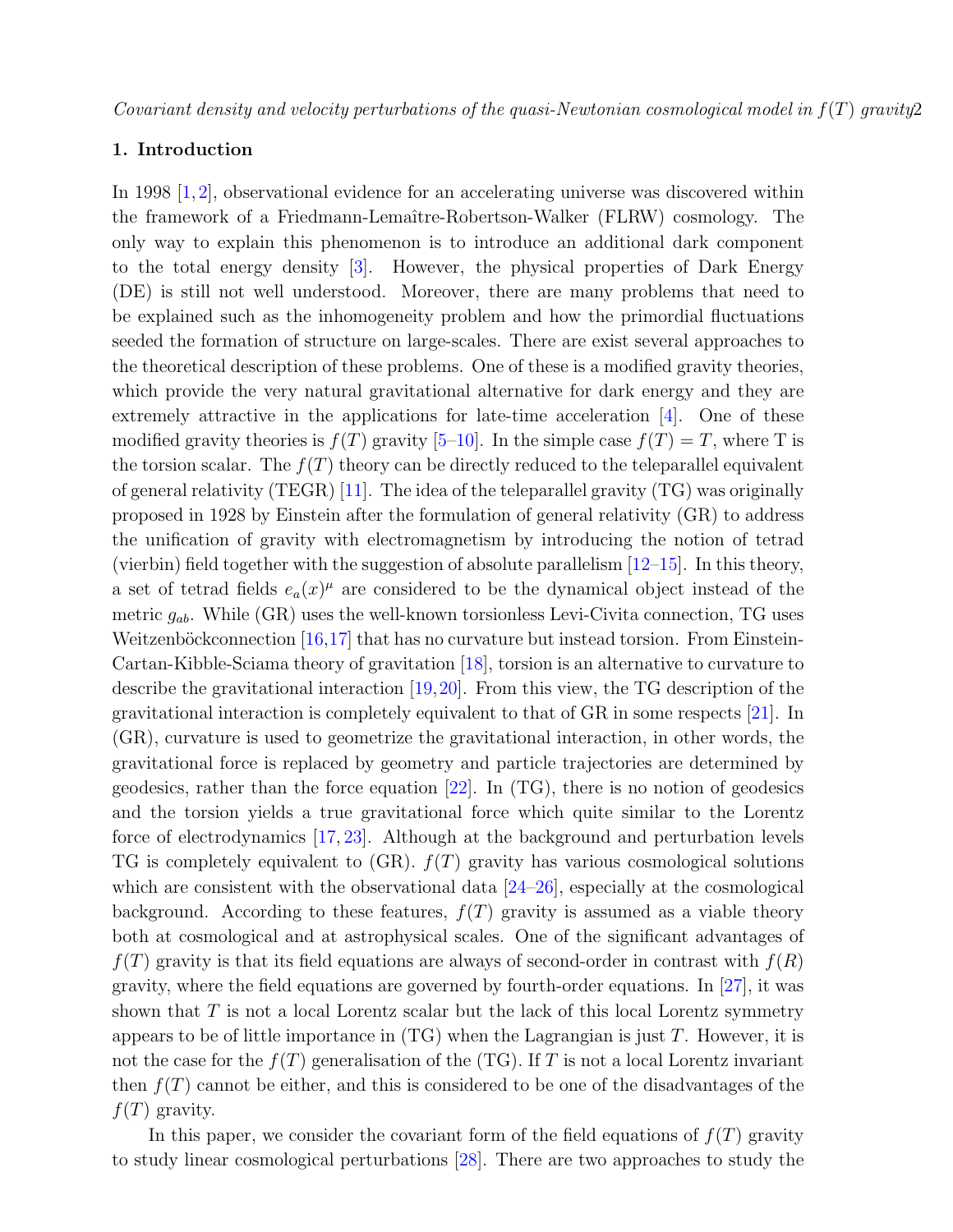cosmological perturbations namely, the metric based approach  $[29-38]$  $[29-38]$  and the  $1+3$ covariant approach  $[39, 40]$  $[39, 40]$ . In the  $1 + 3$  covariant approach, the perturbations are formulated using variables that are covariantly defined in the real universe, and are exactly gauge-invariant by construction [\[41\]](#page-28-12). This approach has been used recently to study the cosmological perturbations for different contexts of modified gravity and GR [\[34,](#page-28-13) [40,](#page-28-11) [42\]](#page-28-14).

This paper is organised as follows: in Sections [2,](#page-2-0) [3](#page-4-0) and [4](#page-6-0) respectively, we review the  $1 + 3$  covariant approach, kinematics quantities in the presence of torsion and we provide the covariant form of the field equations in  $f(T)$  gravity which are required to study the cosmological perturbations. In Sections [5](#page-7-0) and [6](#page-8-0) respectively, we study the quasi-Newtonian models in the  $f(T)$  gravity and we derive the integrability conditions that describes a consistent evolution of the linearised field equations of the quasi-Newtonian universes. In Section [7,](#page-10-0) we define the gradient variables that describe the cosmological perturbations and derive the linear evolution equations for matter and torsion perturbations. In Section [8,](#page-16-0) we analyse the growth of the matter density contrast by considering the power-law  $f(T)$  theory where  $f(T) = \mu T_0 (T/T_0)^n$  and the more generalised case, where  $f(T) = T + \mu T_0 (T/T_0)^n$  by solving the whole system of perturbation equations numerically. We introduce the so-called quasi-static approximation to admit the approximated solutions on small scales. Section [9](#page-25-0) is devoted for discussions and conclusions.

### <span id="page-2-0"></span>2. The  $1+3$  covariant approach in  $f(T)$  gravity

In this approach, space-time is split into space and time, where  $1+3$  refers to the number of dimensions involved in each slice to investigate the deviation from homogeneity and isotropy of the Universe. The 4-velocity field vector of the observer  $u^a$  associated with the worldlines is defined as

$$
u^a = \frac{dx^a}{d\tau}, \qquad u^a u_a = -1 \tag{1}
$$

where  $x^a$  is the worldline in terms of local coordinates and  $\tau$  is proper time measured along the worldlines. In this approach the metric  $g_{ab}$  is decomposed into the projected tensor  $h_{ab}$  as follows:

$$
g_{ab} = h_{ab} - u_a u_b \text{, with } h^a{}_c h^c{}_b = h^a{}_b, \quad h^a{}_a = 3, \quad h_{ab} u^b = 0 \tag{2}
$$

We consider the covariant form of  $f(T)$  gravity to clearly show the equivalence between teleparallel gravity and General Relativity. This form of field equation is very advisable to define the covariant variables in a gauge-invariant formalism for the study of the cosmological perturbations. Instead of using the torsionless Levi-Civita connection  $\Gamma^c_{ab}$  in general relativity, we use the curvature-less Weitzenböckconnection connection  $\tilde{\Gamma}^c_{ab}$  in TG . The torsion tensor has different symmetry properties from the curvature case and it can be expressed as [\[22,](#page-28-2) [43\]](#page-28-15)

$$
T_{ab}^c = e^c_\mu (\partial_a e^\mu_b - \partial_b e^\mu_a) \tag{3}
$$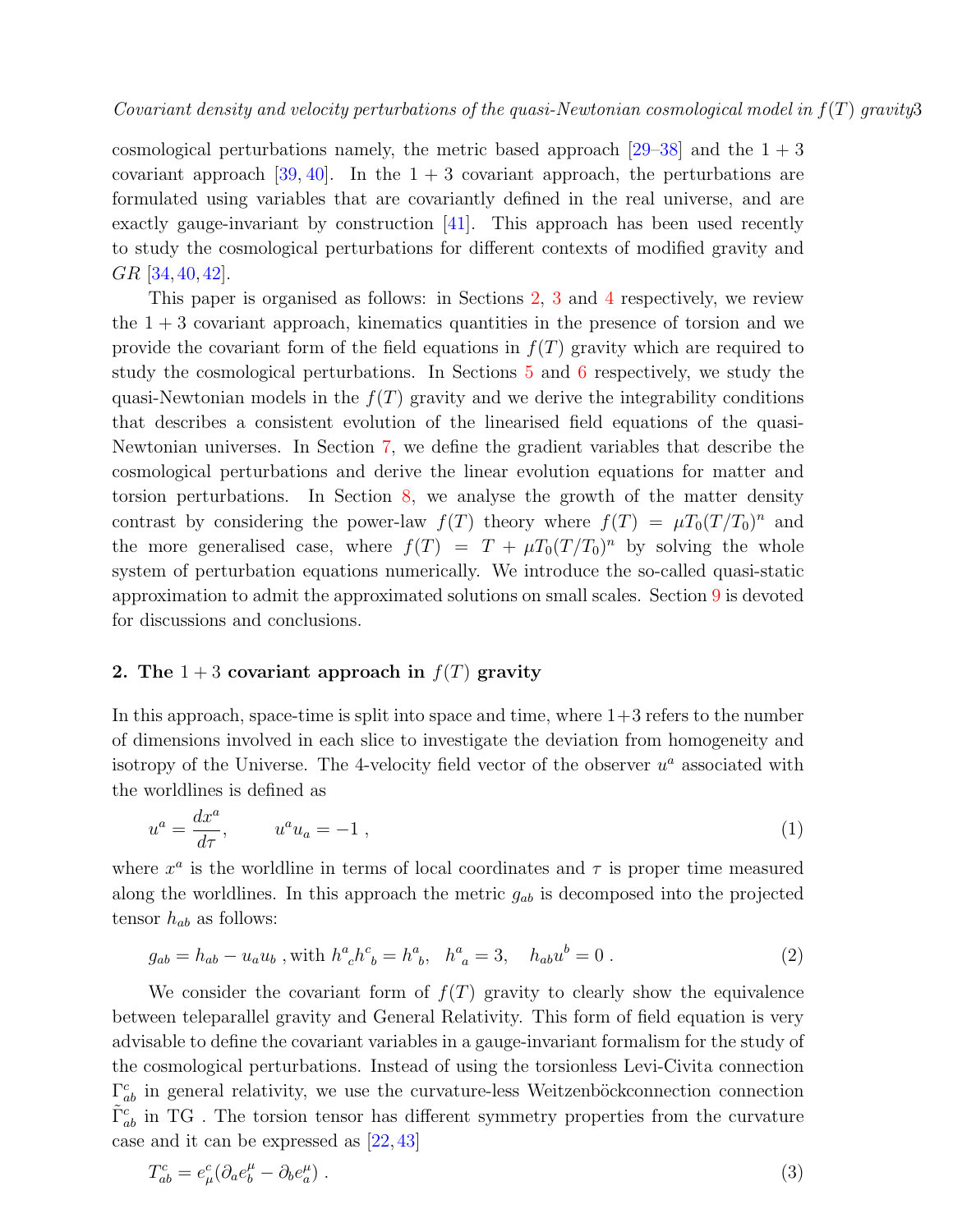Each vector  $e_a$  is described by its components  $e_a^{\mu} = 0, 1, 2, 3$ , in a coordinate basis. The contorsion tensor is expressed as [\[22\]](#page-28-2)

<span id="page-3-2"></span>
$$
K_{ab}^c = \tilde{\Gamma}_{ab}^c - \Gamma_{ab}^c \tag{4}
$$

The teleparallel Lagrangian density is described by the torsion scalar as follows [\[22\]](#page-28-2)

$$
T = S_d^{ab} T_{ab}^d \t\t(5)
$$

where the super-potential term is given as  $[6, 22, 43]$  $[6, 22, 43]$  $[6, 22, 43]$  $[6, 22, 43]$ 

$$
S_d^{ab} = K_d^{ba} + \delta_d^a T_\sigma^{ab} - \delta_d^b T_\sigma^{aa} \,,\tag{6}
$$

and the contortion tensor can be rewritten as

<span id="page-3-1"></span>
$$
K_d^{ba} = -\frac{1}{2} \left( T^{ab_d} - T_d^{ba} - T_d^{ab} \right) \,. \tag{7}
$$

The modified teleparallel action for  $f(T)$  is given by [\[22,](#page-28-2) [25\]](#page-28-16)

$$
S_{f(T)} = \frac{1}{2\kappa} \int d^4x \, e \, \left[ f(T) + 2\mathcal{L}_m \right],\tag{8}
$$

where e is the determinant of the tetrad field  $e_a^{\mu}$  i.e.,  $(e = det|e_a^{\mu}| =$  $\overline{-g}$ , and the coupling constant  $\kappa = 8\pi G/c^4$  [§](#page-3-0). Varying the action in Eq. [\(8\)](#page-3-1) with respect to the vierbein vector field  $e_a^{\mu}$ , we obtain

$$
\frac{1}{e}\partial_b(eS_A^{ba})f'T - e_A^{\lambda}T_{b\lambda}^dS_d^{ab}f'(T) + S_A^{ba}\partial_b(T)f''(T) + \frac{1}{4}e_A^af(T) = k\Theta_A^a,
$$
\n(9)

where f' and f'' denote the differentiation with respect to T and  $\Theta_A^a$  is the matter energy momentum tensor, and all aindices on the manifold run over  $0, 1, 2, 3$ . From the relation between the Weitzenböck connection and Levi-Civita connection in Eq.  $(4)$ , one can write the Riemann tensor associated with the Levi-Civita connection and contorsion tensor as [\[22\]](#page-28-2)

$$
R_{ab}^d = \partial_a \Gamma_{cb}^d - \partial_b \Gamma_{ca}^d + \Gamma_{fa}^d \Gamma_{cb}^f - \Gamma_{bf}^d \Gamma_{ca}^f = \nabla_a K_{cb}^d - \nabla_b K_{ca}^d + K_{fa}^d K_{cb}^f - K_{fb}^d K_{ca}^f
$$
 (10)

and the Ricci scalar is given as

<span id="page-3-3"></span>
$$
R = -T + 2\nabla^a T_{ab}^b = -T + 2\nabla^a T_a \,. \tag{11}
$$

The field equations can be written as

$$
G_{ab} = -\frac{1}{2}g_{ab}T - \nabla^c S_{bca} - S_a^{dc} K_{cdb} , \qquad (12)
$$

where  $G_{ab} = R_{ab} - \frac{1}{2}$  $\frac{1}{2}g_{ab}R$  is the Einstein tensor and  $g_{ab}$  is the metric tensor. From Eq.  $(12)$ , we consider a covariant version of the field equations of  $f(T)$  gravity with a clear analogy to Einstein's field equations as [\[5,](#page-27-4) [22,](#page-28-2) [28\]](#page-28-7)

<span id="page-3-4"></span>
$$
f'G_{ab} + \frac{1}{2}g_{ab}[f - f'T] - f''S_{ab} \,^c \nabla_c T = \kappa^2 \mathcal{T}_{ab} \,, \tag{13}
$$

where  $\mathcal{T}_{ab}$  denotes the usual energy-momentum tensor of the matter fluid expressed as  $\mathcal{T}^b_a = \frac{1}{e}$ e  $\delta(eL_m)$  $\frac{eL_m)}{\delta e_a^b}$  .

<span id="page-3-0"></span>§ From here on-wards, the geometric units convention where  $8\pi G = c = 1$ .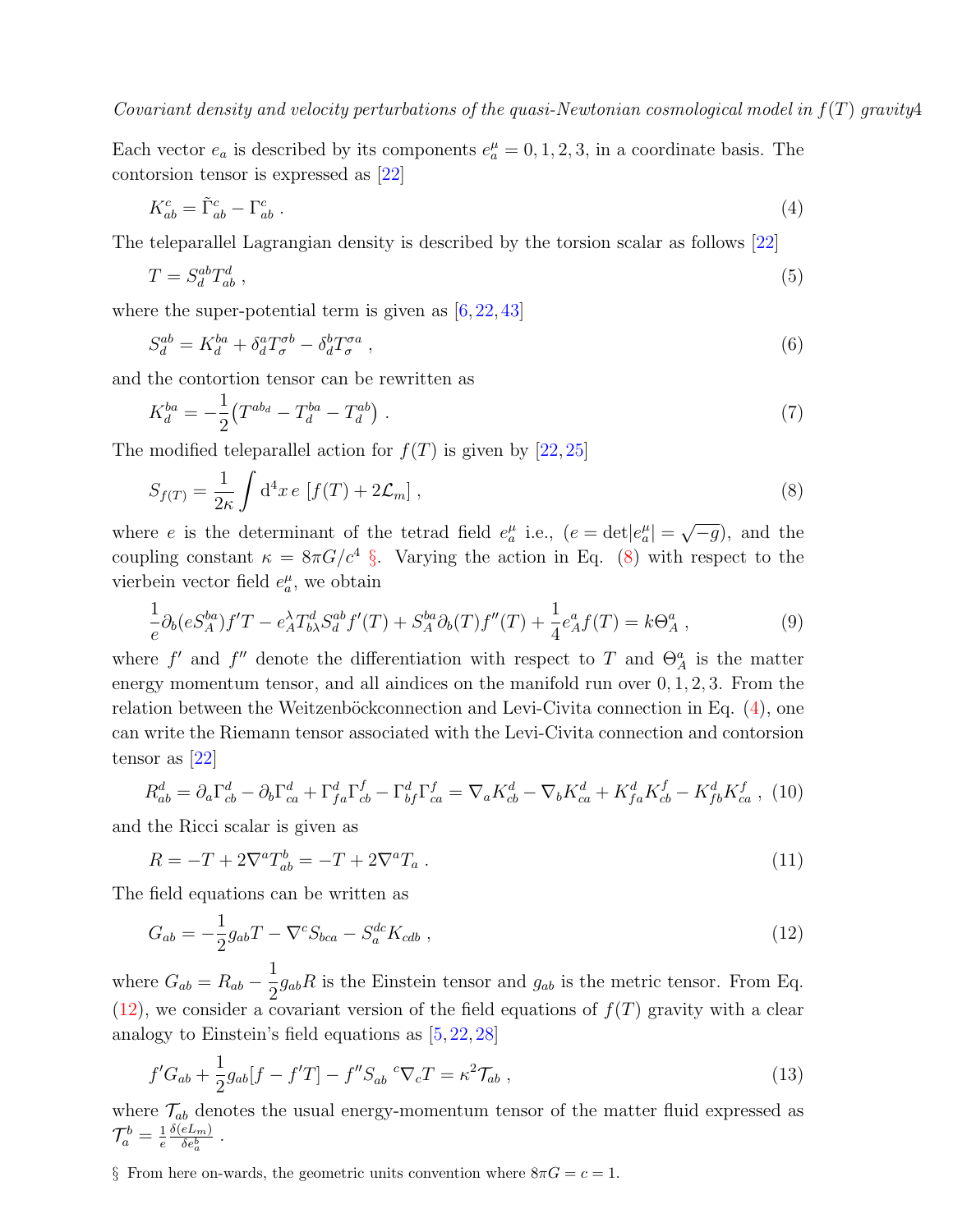### <span id="page-4-0"></span>3. Kinematics quantities in the presence of torsion

All the kinematic quantities which describe all the kinematic features of the fluid flow can be obtained from irreducible parts of the decomposed  $\nabla_a u_b$  as [\[36,](#page-28-17)[44\]](#page-28-18)

$$
\tilde{\nabla}_a u_b = \frac{1}{3} \tilde{\theta} h_{ab} + \tilde{\sigma}_{ab} + \tilde{\omega}_{ab} - u_a \tilde{\dot{u}}_b , \qquad (14)
$$

where tilde terms here are referring to the torsion contribution. The volume rate of expansion of the fluid in the presence of torsion is given as

<span id="page-4-2"></span>
$$
\tilde{\theta} = \theta - 2u^b T_b \tag{15}
$$

The rate of distortion of the matter flow is given as

$$
\tilde{\sigma}_{ab} = \sigma_{ab} + 2h^c_{\ a}h^d_{\ b}K^e_{[cd]}u_e\ ,\tag{16}
$$

and the skew-symmetric vorticity tensor

$$
\tilde{\omega}_{ab} = \omega_{ab} + 2h^c_{\ a}h^d_{\ b}K^e_{[cd]}u_e \ , \tag{17}
$$

describes the rotation of the fluid relative to a non-rotating frame. The relativistic acceleration vector is given as

<span id="page-4-3"></span><span id="page-4-1"></span>
$$
\tilde{u}_a = \dot{u}_a + u^b K_{ab}^e u_e \tag{18}
$$

The general expression for the Raychaudhuri equation is given by

$$
\tilde{\dot{\theta}} = \tilde{\nabla}^a \tilde{u}_a - \frac{1}{3} \theta^2 - \tilde{\sigma}^{cb} \tilde{\sigma}_{cb} - \tilde{\omega}^{cb} \tilde{\omega}_{cb} - R_{cb} u^c u^b - 2u^b T_{cb}^d \left(\frac{1}{3} h^c_d \tilde{\theta} - \tilde{\sigma}_d^c - \tilde{\omega}_d^c - u^c \tilde{u}_d\right). (19)
$$

 $\tilde{\omega}_{cb} = 0 = \tilde{\sigma}_{cb}$  in the case of non-rotational and shear free fluids and from the covariant approach of the field equation,  $R_{cb}u^c u^b = 1/2(\rho + 3p)$  for relativistic fluid [\[45,](#page-28-19)[46\]](#page-28-20). Then the Raychaudhuri Eq. $(19)$  is rewritten as

<span id="page-4-4"></span>
$$
\dot{\tilde{\theta}} = \tilde{\nabla}^a \dot{\tilde{u}}_a - \frac{1}{3} \theta^2 - \frac{1}{2} (\rho + 3p) - \frac{2}{3} u^b T_b \tilde{\theta} . \tag{20}
$$

The inner product of the torsion and four-velocity vectors of the fluid  $u^bT_b$  is vanished identically For a space-like torsion vector [\[47\]](#page-28-21). Therefore, Eq. [\(15\)](#page-4-2) and Eq. [\(18\)](#page-4-3) become  $\tilde{\theta} = \theta$  and  $\dot{\tilde{u}}_a = \dot{u}_a$  respectively. Then, from the result of Eq. [\(20\)](#page-4-4), we obtain

<span id="page-4-5"></span>
$$
\dot{\theta} = -\frac{1}{3}\theta^2 - \frac{1}{2}(\rho + 3p) + \tilde{\nabla}^a \dot{u}_a , \qquad (21)
$$

and this equation is the same as the usual Raychaudhuri equation which is presented in [\[28,](#page-28-7) [35,](#page-28-22) [45,](#page-28-19) [48\]](#page-28-23). Now we consider the perturbations evolution in Friedmann universe, the torsion scalar

$$
T = -\frac{2\theta^2}{3} - \frac{4}{3}\theta\tilde{\nabla}^a v_a \tag{22}
$$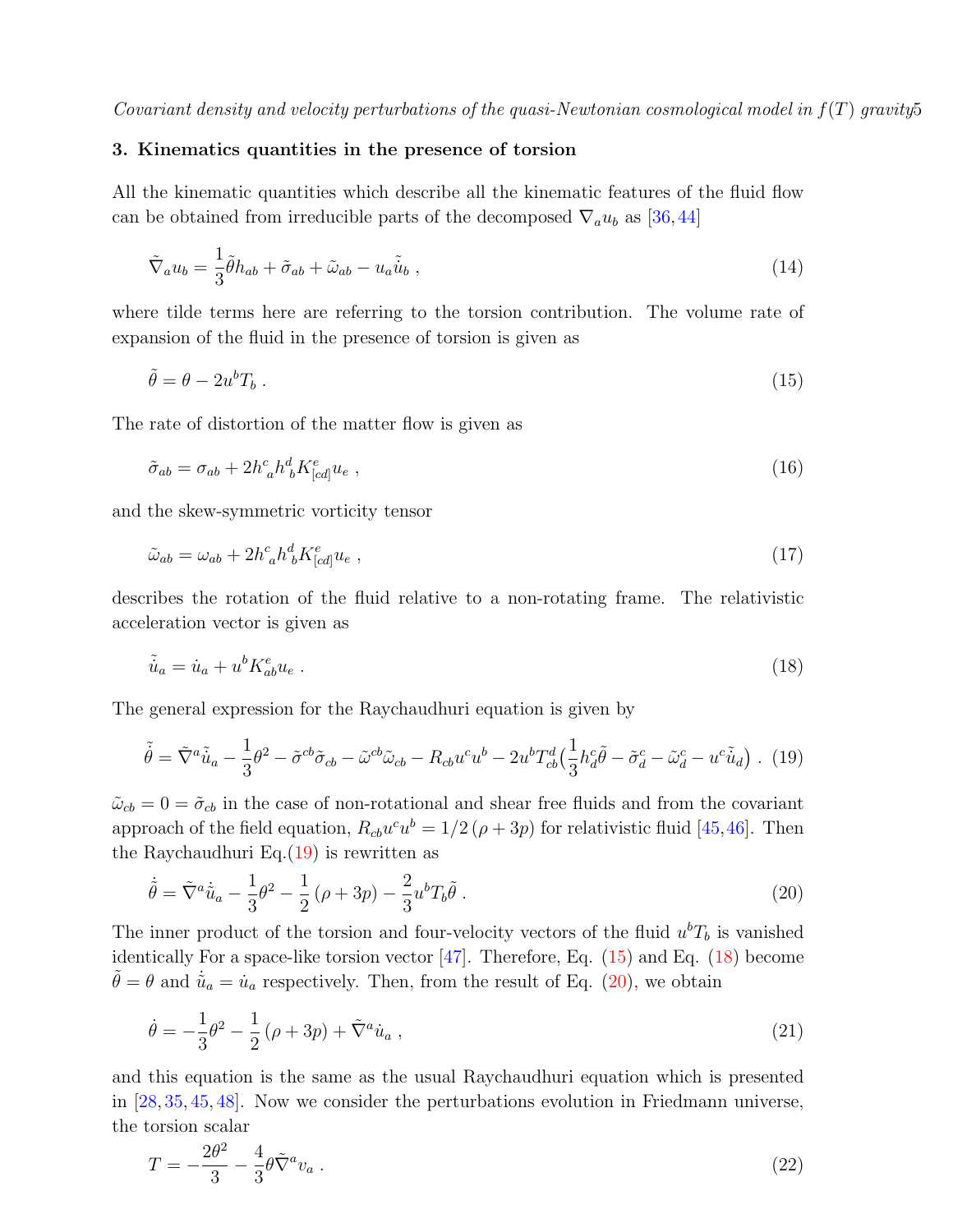The linearised thermodynamic quantities in the presence of torsion are the energy density  $\rho_T$ , the pressure  $p_T$ , the energy flux  $q_a^T$  and the anisotropic pressure  $\pi_{ab}^T$ , respectively given by

<span id="page-5-1"></span>
$$
\rho_T = -\frac{1}{f'} \Big[ (f'-1)\rho_m + \frac{1}{2}(f-f'T) \Big] \,, \tag{23}
$$

$$
p_T = -\frac{1}{f'} \Big[ (f'-1)p_m - \frac{1}{2}(f-f'T) \Big] + \frac{2f''\dot{T}}{3f'} (\theta + \tilde{\nabla}^a v_a) , \qquad (24)
$$

$$
q_a^T = -\frac{1}{f'} \left[ (f' - 1) q_a^m - \frac{2}{3} f'' \theta \tilde{\nabla}_a T \right],
$$
\n(25)

$$
\pi_{ab}^T = -\frac{1}{f'} \left[ (f'-1)\pi_{ab}^m - f''\dot{T}(\sigma_{ab} + \tilde{\nabla}_a v_b) \right]. \tag{26}
$$

The total effective energy density, isotropic pressure, anisotropic pressure and heat flux of standard matter and torsion combination are defined as

<span id="page-5-2"></span>
$$
\rho \equiv \rho_m + \rho_T, \quad p \equiv p_m + p_T, \quad \pi_{ab} \equiv \pi_{ab}^m + \pi_{ab}^T, \quad q_a \equiv q_a^m + q_a^T. \tag{27}
$$

From Eq.  $(13)$ , the Freiedmann equations of the effective fluid are presented as follows:

<span id="page-5-0"></span>
$$
H^{2} = \frac{\rho_{m}}{3f'} - \frac{1}{6f'}(f - Tf') , \quad 2\dot{H} + 3H^{2} = \frac{p_{m}}{f'} + \frac{1}{2f'}(f - Tf') + \frac{4f''H\dot{T}}{f'} . \tag{28}
$$

One can directly obtain the corresponding thermodynamics quantities such as the effective energy density and the effective pressure of the fluid

<span id="page-5-5"></span>
$$
\rho = \frac{\rho_m}{f'} - \frac{1}{2f'}(f - Tf') , \quad p = \frac{p_m}{f'} - \frac{1}{2f'}(f - Tf') + \frac{2f''H\dot{T}}{f'} , \qquad (29)
$$

therefore, the Friedmann Eqs. [\(28\)](#page-5-0) can be expressed as

<span id="page-5-4"></span>
$$
1 = \tilde{\Omega}_m + \mathcal{X} , \quad \frac{\dot{H}}{H^2} = \left( -\frac{3}{2} + \frac{3w}{2}\tilde{\Omega}_m - \frac{3}{2}\mathcal{X} + 3\mathcal{Y} \right) . \tag{30}
$$

For simplicity, we have introduced the following dimensionless variables as presented in  $[10]$  are

<span id="page-5-3"></span>
$$
\mathcal{X} = \frac{Tf' - f}{6H^2 f'}, \quad \tilde{\Omega}_m = \frac{\rho_m}{3H^2 f'} = \frac{\Omega_m}{f'}, \quad \mathcal{Y} = \frac{2\dot{T}f''}{3Hf'}.
$$
\n(31)

Here  $\tilde{\Omega}_m$  is the fractional energy density of effective matter like fluid,  $\Omega_m$  is the normalized energy density parameter of standard matter fluid and  $\mathcal{X}$  is the fractional energy density of torsion fluid.

In the FLRW spacetime universe, the Raychaudhuri Eq. [\(21\)](#page-4-5) that governs the expansion history of the Universe can be written as follows due to the resulting non-trivial field equations [\[49\]](#page-28-24):

$$
\dot{\theta} = -\frac{1}{3}\theta^2 - \frac{1}{2f'} \Big[ \rho_m + f - Tf' + 2f''\theta \dot{T} + 2f''\dot{T}\tilde{\nabla}^a v_a \Big] + \tilde{\nabla}^a A_a \,. \tag{32}
$$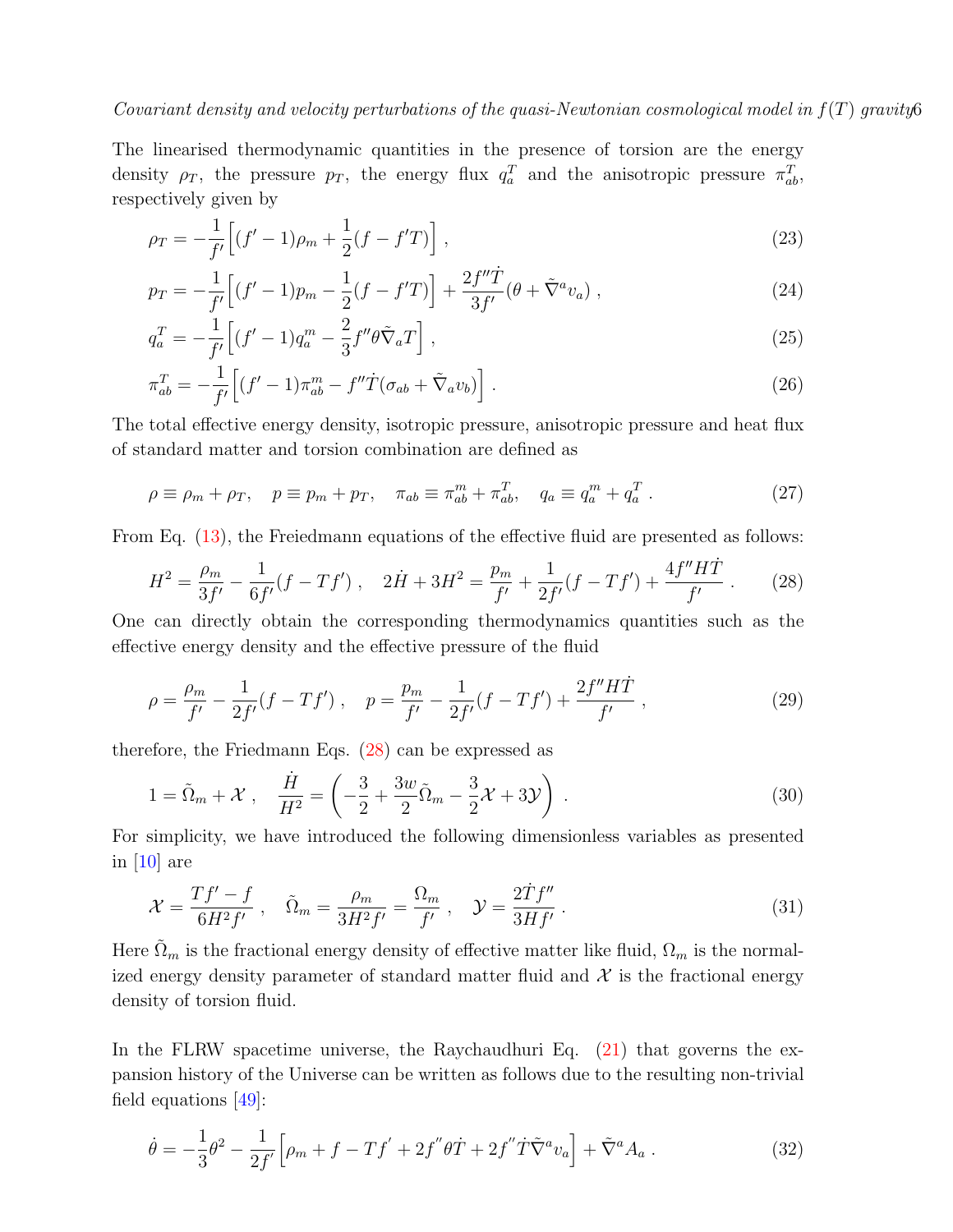### <span id="page-6-0"></span>4. Covariant equations

Given a choice of 4-velocity field  $u^a$ , the Ehlers-Ellis approach  $[40,50]$  $[40,50]$  employs only fully covariant quantities and equations with transparent physical and geometric meaning [\[51\]](#page-28-26). In such a treatment for any scalar quantity  $X$  in the background we have

<span id="page-6-1"></span>
$$
\tilde{\nabla}_a X = 0 \; ,
$$

thus, by virtue of the Stewart-Walker Lemma [\[52\]](#page-28-27), any quantity is considered to be gauge-invariant if it vanishes in the background. Therefore, the FLRW background is characterised by the following dynamics, kinematics and gravito-electromanetics [\[53\]](#page-28-28):

$$
\tilde{\nabla}_a \rho = 0 = \tilde{\nabla}_a p = \tilde{\nabla}_a \theta , \quad A_a = 0 = \omega_a = q_a , \quad \pi_{ab} = 0 = \sigma_{ab} = E_{ab} = H_{ab} , \quad (33)
$$

where  $E_{ab}$  and  $H_{ab}$  are the gravito-electromagnetic fields responsible for tidal forces and gravitational waves. They are the "gravito-electric" and "gravito-magnetic" components of the Weyl tensor  $C_{abcd}$  defined from the Riemann tensor  $R^a_{bcd}$  as

$$
C^{ab}{}_{cd} = R^{ab}{}_{cd} - 2g^{[a}{}_{[c}R^{b]}{}_{d]} + \frac{R}{3}g^{[a}{}_{[c}g^{b]}{}_{d]}, \qquad (34)
$$

$$
E_{ab} \equiv C_{agbh} u^g u^h , H_{ab} \equiv \frac{1}{2} \eta_{ae}{}^{gh} C_{ghbd} u^e u^d . \qquad (35)
$$

The covariant linearised evolution equations in the general case are given by [\[51,](#page-28-26)[53,](#page-28-28)[54\]](#page-28-29)

<span id="page-6-2"></span>
$$
\dot{\theta} = -\frac{1}{3}\theta^2 - \frac{1}{2}(\rho + 3p) + \tilde{\nabla}_a A^a , \ \dot{\rho}_m = -\rho_m \theta - \tilde{\nabla}^a q_a^m , \tag{36}
$$

$$
\dot{q}_a^m = -\frac{4}{3}\theta q_a^m - \rho_m A_a \ , \ \dot{\sigma}_{ab} = -\frac{2}{3}\theta \sigma_{ab} - E_{ab} + \frac{1}{2}\pi_{ab} + \tilde{\nabla}_{\langle a} A_{b \rangle} \ , \tag{37}
$$

$$
\dot{\omega}^{\langle a \rangle} = -\frac{2}{3} \theta \omega^a - \frac{1}{2} \eta^{abc} \tilde{\nabla}_b A_c , \qquad (38)
$$

$$
\dot{E}^{\langle ab \rangle} = \eta^{cd\langle a} \tilde{\nabla}_c H_d^{\rangle b} - \theta E^{ab} - \frac{1}{2} \dot{\pi}^{ab} - \frac{1}{2} \tilde{\nabla}^{\langle a} q^{b \rangle} - \frac{1}{6} \theta \pi^{ab} , \qquad (39)
$$

$$
\dot{H}^{\langle ab \rangle} = -\theta H^{ab} - \eta^{cd\langle a} \tilde{\nabla}_c E_d^{\rangle b} + \frac{1}{2} \eta^{cd\langle a} \tilde{\nabla}_c \pi_d^{\rangle b} \,. \tag{40}
$$

These evolution equations propagate consistent initial data on some initial  $(t = t_0)$ hypersurface  $S_0$  uniquely along the reference time-like consistency [\[55\]](#page-28-30). They are constrained by the following linearised equations [\[51,](#page-28-26) [53,](#page-28-28) [54\]](#page-28-29):

<span id="page-6-3"></span>
$$
C_0^{ab} \equiv E^{ab} - \tilde{\nabla}^{\langle a} A^{b \rangle} - \frac{1}{2} \pi^{ab} = 0 , \quad C_1^a \equiv \tilde{\nabla}_b \sigma^{ab} - \eta^{abc} \tilde{\nabla}_b \omega_c - \frac{2}{3} \tilde{\nabla}^a \theta + q^a = 0 , \tag{41}
$$

$$
C_2 \equiv \tilde{\nabla}^a \omega_a = 0 \,, \quad C_3^{ab} \equiv \eta_{cd} (\tilde{\nabla}^c \sigma_b^d) + \tilde{\nabla}^{\langle a} \omega^b - H^{ab} = 0 \,, \tag{42}
$$

$$
C_5^a \equiv \tilde{\nabla}_b E^{ab} + \frac{1}{2} \tilde{\nabla}_b \pi^{ab} - \frac{1}{3} \tilde{\nabla}^a \rho + \frac{1}{3} \theta q^a = 0 , \qquad (43)
$$

$$
C_b^a \equiv \tilde{\nabla}_b H^{ab} + (\rho + p)\omega^a + \frac{1}{2}\eta^{abc}\tilde{\nabla}_b q_a = 0.
$$
 (44)

These constraints restrict the initial data to be specified and they must remain satisfied on any hypersurface  $S_t$  for all comoving time t.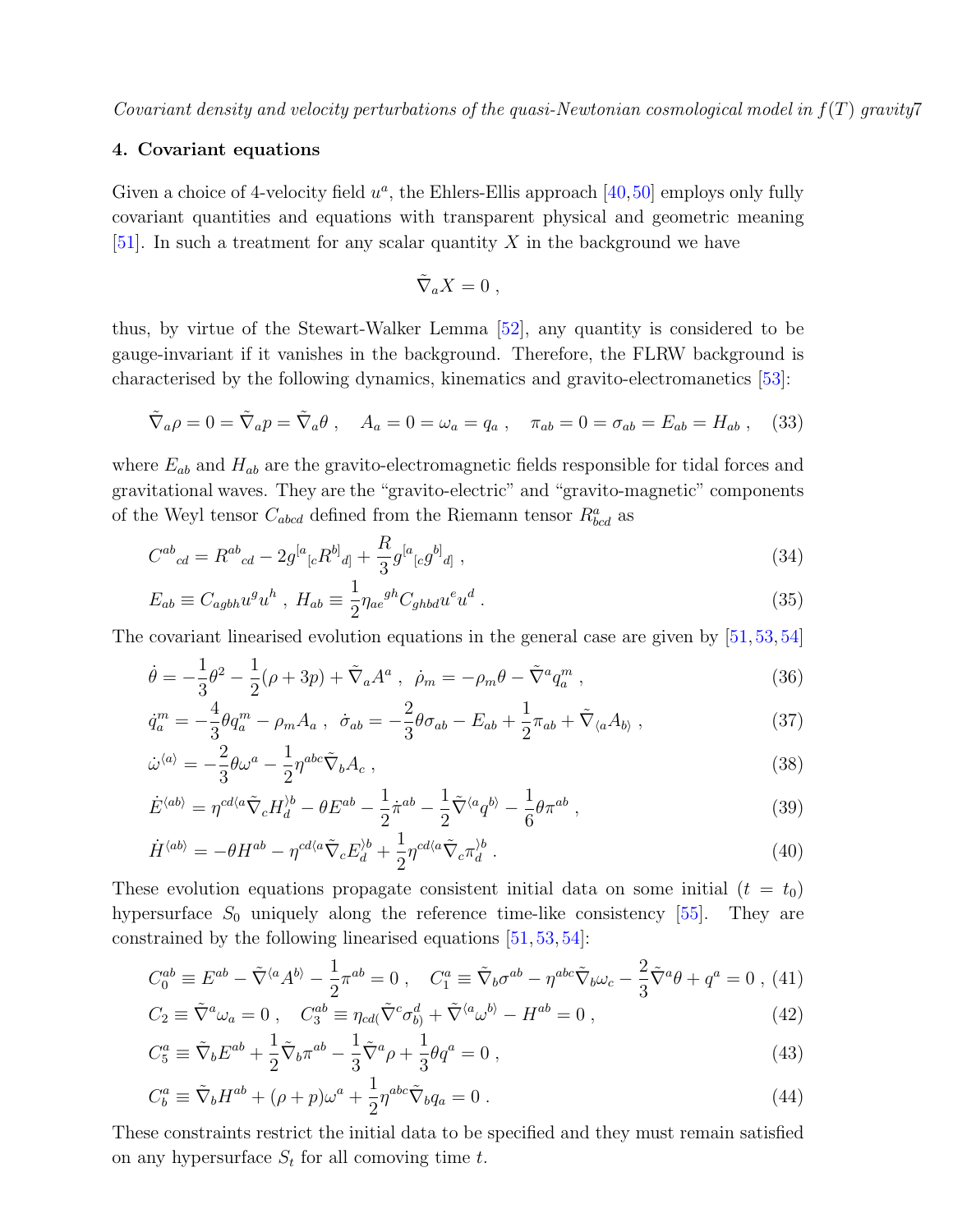### <span id="page-7-0"></span>5. Quasi-Newtonian spacetimes

There being no proper Newtonian limit for GR on cosmological scales, recent works on so-called quasi-Newtonian cosmologies [\[51,](#page-28-26)[56,](#page-28-31)[57\]](#page-28-32) have shown that gravitational physics can be studied to a good approximation [\[36\]](#page-28-17). The importance of investigating the Newtonian limit for general relativity on cosmological contexts is that, there is a viewpoint that cosmology is essentially a Newtonian affair, with the relativistic theory only needed for examination of some observational relations. Most of the astrophysical calculations on the formation of large-scale structure in the universe rely on such a limit [\[57\]](#page-28-32). In [\[57\]](#page-28-32), a covariant approach to cold matter universes in quasi-Newton has been developed and it has been applied and extended in [\[56\]](#page-28-31) in order to derive and solve the equations governing density and velocity perturbations. This approach revealed the existence of integrability conditions in GR.

If a comoving 4-velocity  $\hat{u}^a$  is chosen such that, in the linearised form

$$
\hat{u}^a = u^a + \hat{v}^a, \quad v_a u^a = 0, \quad v_a v^a \ll 1 \tag{45}
$$

the dynamical, kinematic and gravito-electromagnetic quantities Eq. [\(33\)](#page-6-1) undergo transformation.

Here  $v^a$  is the relative velocity of the comoving frame with respect to the observer in the quasi-Newtonian frame, defined such that it vanishes in the background. In other words, it is a non-relativistic peculiar velocity. Quasi-Newtonian cosmological models are irrotational, shear-free dust spacetimes characterised by [\[51,](#page-28-26) [53\]](#page-28-28):

$$
p_m = 0 \ , \quad q_a^m = \rho_m v_a \ , \quad \pi_{ab}^m = 0 \ , \quad \omega_a = 0 \ , \quad \sigma_{ab} = 0 \ . \tag{46}
$$

Therefore, the evolution equations  $(36)$  -  $(40)$  for this class of spacetimes can be written as

<span id="page-7-2"></span>
$$
\dot{\theta} = -\frac{1}{3}\theta^2 - \frac{1}{2}(\rho + 3p) + \tilde{\nabla}_a A^a , \ \dot{\rho}_m = -\rho_m \theta - \tilde{\nabla}^a q_a^m , \qquad (47)
$$

$$
\dot{q}_a^m = -\frac{4}{3}\theta q_a^m - \rho_m A_a \ , \ \dot{E}^{\langle ab \rangle} = \eta^{cd\langle a} \tilde{\nabla}_c H_d^{\rangle b} - \theta E^{ab} - \frac{1}{2} \dot{\pi}^{ab} - \frac{1}{2} \tilde{\nabla}^{\langle a} q^{b\rangle} - \frac{1}{6} \theta \pi^{ab} \ , \tag{48}
$$

$$
\dot{H}^{\langle ab \rangle} = -\theta H^{ab} - \eta^{cd\langle a} \tilde{\nabla}_c E_d^{\rangle b} + \frac{1}{2} \eta^{cd\langle a} \tilde{\nabla}_c \pi_d^{\rangle b} \,. \tag{49}
$$

Due to the vanishing of the shear in the quasi-Newtonian frame, Eq. [\(37\)](#page-6-2) is turned into a new constraint

<span id="page-7-3"></span><span id="page-7-1"></span>
$$
E_{ab} = \frac{1}{2}\pi_{ab}^{\phi} + \tilde{\nabla}_{\langle a}A_{b\rangle} , \qquad (50)
$$

and using the identity in Eq.  $(A.1)$  for any scalar  $\varphi$ , Eq. [\(38\)](#page-6-2) can be simplified as

$$
\eta^{abc}\tilde{\nabla}_a A_c = 0 \Rightarrow A_a = \tilde{\nabla}_a \varphi , \qquad (51)
$$

where  $\varphi$  is the covariant relativistic generalisation of the Newtonian potential. The shear-free  $\sigma_{ab} = 0$  and irrotational condition  $\omega = 0$  and the gravito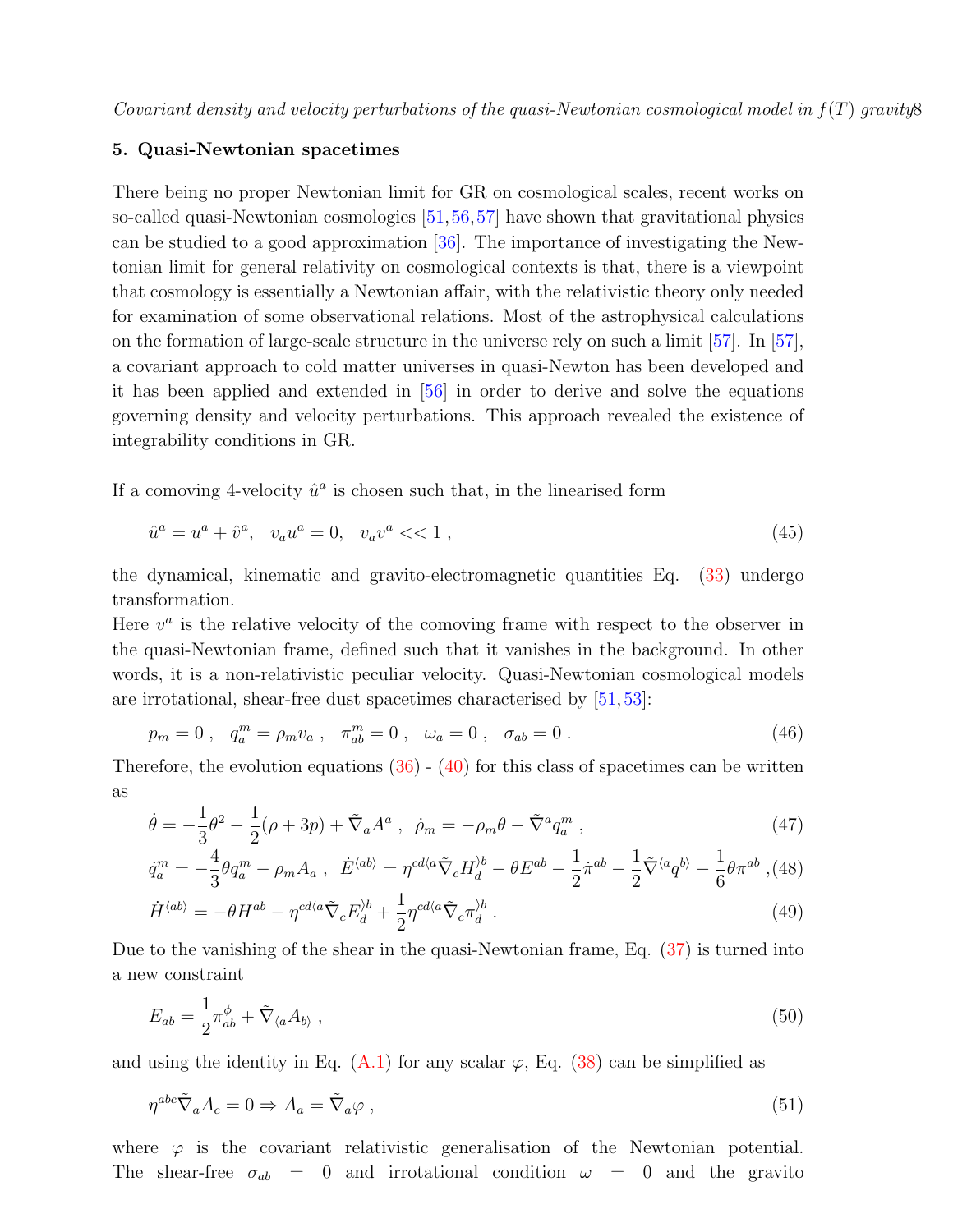electromagnetic(GEM) constraint Eq. [\(42\)](#page-6-3) result in the silent constraint  $H_{ab} = 0$ . Thus there is no gravitational radiation, which further justifies the term ' $quasi-Newtonian'.$ And Eq.[\(44\)](#page-6-3) show that  $q_a$  is irrotational and thus  $v_a$ 

$$
\frac{1}{2}\eta^{abc}\tilde{\nabla}_b q_a = 0 = \frac{1}{2}\eta^{abc}\rho_m\tilde{\nabla}_b q_a , \qquad (52)
$$

it follows that for a vanishing vorticity, there exists a velocity potential  $\psi$  such that  $v_a = \tilde{\nabla}_a \psi$ .

### <span id="page-8-0"></span>6. Integrability conditions

A constraint equation  $C_A = 0$  evolves consistently with the evolution equations in the sense that [\[51,](#page-28-26) [53,](#page-28-28) [56,](#page-28-31) [58\]](#page-28-33)

$$
\dot{C}_A = F_B^A C^B + G_{Ba}^A D^a C^B \,,\tag{53}
$$

where  $F$  and  $G$  depend on the kinematic, dynamical and gravito-electromagnetic quantities but not their derivatives [\[51,](#page-28-26)[53,](#page-28-28)[59\]](#page-28-34). It has been shown that the non-linear models are generally inconsistent if the silent constraint  $H_{ab} = 0$  is imposed, but that the linear models are consistent. Thus, so a simple approach to the integrability conditions for quasi-Newtonian cosmologies follows from showing that these models are in fact a sub-class of the linearized silent models.

This can happen by using the transformation between the quasi-Newtonian and comoving frames.

The transformed linearised kinematics, dynamics and gravito-electromagnetic quantities from the quasi-Newtonian frame to the comoving frame are given as follows [\[51,](#page-28-26)[53,](#page-28-28)[59,](#page-28-34)[60\]](#page-28-35):

$$
\tilde{\Theta} = \theta + \tilde{\nabla}^a v_a \ , \ \ \tilde{A}_a = A_a + \dot{v}_a + \frac{1}{3} \theta v_a \ , \ \ \tilde{\omega}_a = \omega_a - \frac{1}{2} \eta_{abc} \tilde{\nabla}^b v^c \ , \tag{54}
$$

$$
\tilde{\sigma}_{ab} = \sigma_{ab} + \tilde{\nabla}_{\langle a} \hat{v}_{b \rangle} , \quad \tilde{\rho} = \rho , \quad \tilde{p} = p , \quad \tilde{\pi}_{ab} = \pi_{ab} , \quad \tilde{q}_a^T = q_a^T , \tag{55}
$$

$$
\tilde{q}_a^m = q_a^m - (\rho_m + p_m)v_a \ , \ \tilde{E}_{ab} = E_{ab}, \ \tilde{H}_{ab} = H_{ab} \ . \tag{56}
$$

### The first and second integrability conditions

From Eq. [\(50\)](#page-7-1), we need to ensure its consistent propagation at all epochs and in all spatial hypersurfaces. The differentiating this equation with respect to a cosmic time  $t$ and and together with Eqs.  $(26)$ ,  $(41)$  and  $(48)$  the identity of  $(A.2)$ , one we obtain

<span id="page-8-1"></span>
$$
-\left(\frac{f'''\dot{T}^2}{f'} + \frac{f''\ddot{T}}{f'} - \frac{f''^2\dot{T}^2}{f'^2} + \frac{\theta}{3}\frac{f''\dot{T}}{f'}\right)\tilde{\nabla}_a v_b - \tilde{\nabla}_a\tilde{\nabla}_b\left(\dot{\varphi} + \frac{1}{3}\theta\right) - \left(\dot{\varphi} + \frac{1}{3}\theta + \frac{f''\dot{T}}{f'}\right)\tilde{\nabla}_a\tilde{\nabla}_b\varphi = 0.
$$
\n(57)

This equation is the first integrability condition for quasi- Newtonian cosmologies in  $f(T)$  gravity and it is a generalisation of the one obtained in [\[56\]](#page-28-31). Eq. [\(57\)](#page-8-1) reduces to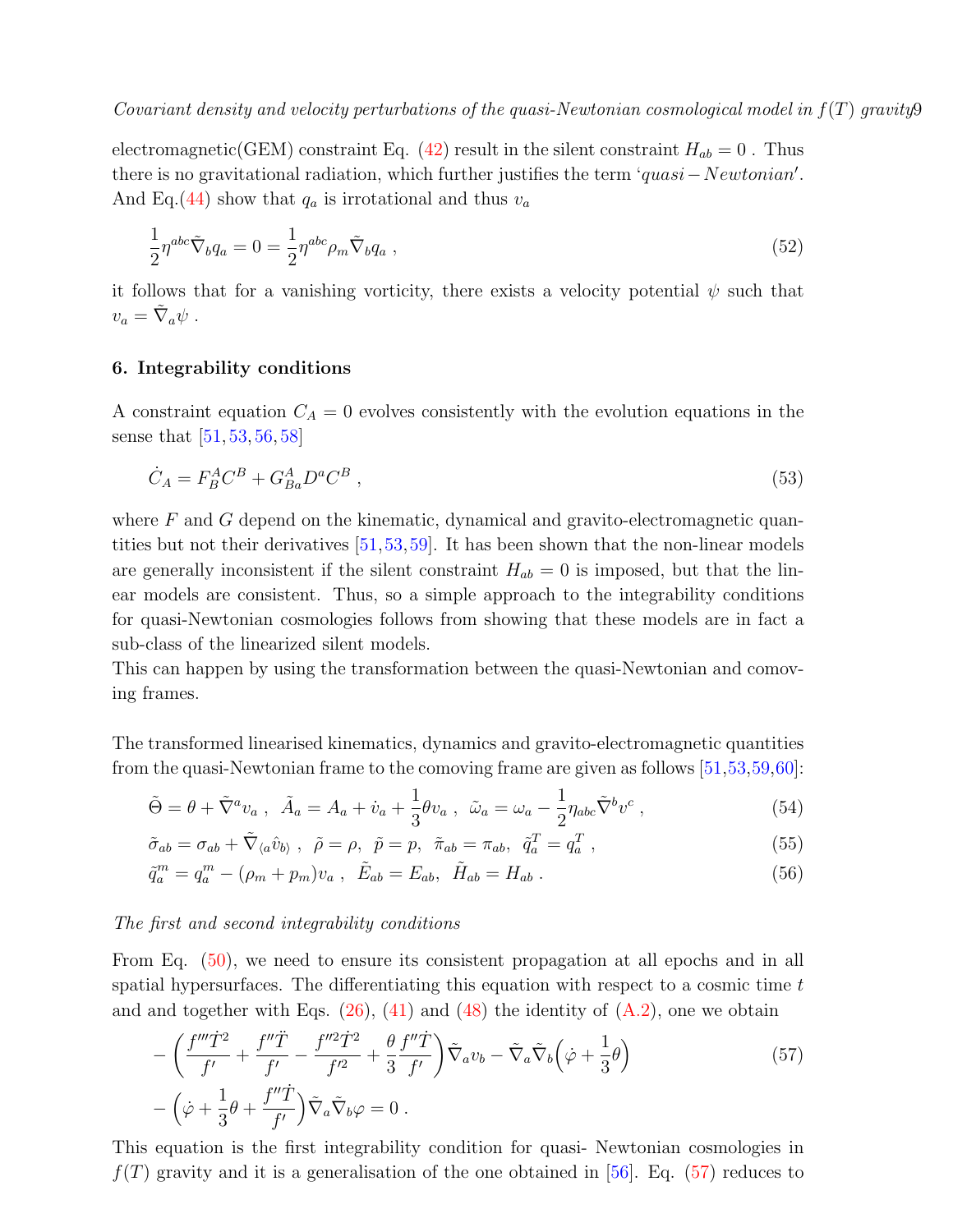an identity for the generalized van Elst-Ellis condition [\[51,](#page-28-26) [53,](#page-28-28) [57,](#page-28-32) [59\]](#page-28-34) as

<span id="page-9-0"></span>
$$
\dot{\varphi} + \frac{1}{3}\theta = -\frac{f''\dot{T}}{f'}\,. \tag{58}
$$

From Eq. [\(47\)](#page-7-2) with the time evolution of the modified van Elst-Ellis condition Eq. [\(58\)](#page-9-0), we obtain the covariant modified Poisson equation in  $f(T)$  gravity as follows as

<span id="page-9-1"></span>
$$
\tilde{\nabla}^2 \varphi + 3\ddot{\varphi} + \theta \dot{\varphi} = \frac{1}{2f'} \rho_m + \frac{1}{2f'} \left( f - Tf' + 2f'' \theta \dot{T} \right)
$$
  
+ 
$$
2f'' \dot{T} \tilde{\nabla}^a v_a - 6f'' \dot{T}^2 - 6f'' \ddot{T} + \frac{f''^2 \dot{T}^2}{f'} + 2f'' \dot{T} \theta \right).
$$
 (59)

For the case of  $f = T$ , Eq. [\(59\)](#page-9-1) reduces to the one obtained in [\[51\]](#page-28-26). By taking the gradient of Eq. [\(58\)](#page-9-0), one gets

<span id="page-9-2"></span>
$$
\tilde{\nabla}_a \dot{\varphi} + = -\frac{1}{3} \tilde{\nabla}_a \theta - \tilde{\nabla}_a \left( \frac{f'' \dot{T}}{f'} \right) , \qquad (60)
$$

using the identity  $(A.3)$ , the above Eq. [\(60\)](#page-9-2) can be written as

$$
\left(\tilde{\nabla}_a\varphi\right)^{\cdot} = -\frac{1}{3}\tilde{\nabla}_a\theta - \tilde{\nabla}_a\left(\frac{f''\dot{T}}{f'}\right) - \frac{1}{3}\theta\tilde{\nabla}_a\varphi + \dot{\varphi}A_a\,,\tag{61}
$$

using Eq.  $(51)$  together with the shear-free constraint Eq.  $(41)$ , one can obtain the evolution equation of the 4-acceleration  $A_a$  as

$$
\dot{A}_a = -\frac{\rho_m v_a}{2f'} - \left(\frac{f''\theta}{3f'} + \frac{f'''\dot{T}}{f'} - \frac{f''^2\dot{T}}{f'^2}\right)\tilde{\nabla}_a T - \frac{f''}{f'}\tilde{\nabla}_a \dot{T} - \left(\frac{1}{3}\theta - \dot{\varphi}\right)A_a\,,\tag{62}
$$

and it reduces to the one obtained in [\[51\]](#page-28-26). To check for the consistency of the constraint Eq.  $(50)$  on any spatial hyper-surface of constant time t, we take the divergence of Eq.  $(50)$  ad by using the identity  $(A.4)$ , we get

$$
\tilde{\nabla}^b E_{ab} = \frac{1}{2} \tilde{\nabla}^b \pi_{ab} + \frac{1}{2} \tilde{\nabla}^2 (\tilde{\nabla}_a \varphi) + \frac{1}{6} \tilde{\nabla}_a (\tilde{\nabla}^2 \varphi) + \frac{1}{3} (\rho - \frac{1}{3} \theta^2) \tilde{\nabla}_a \varphi , \qquad (63)
$$

by using the constraint Eq.[\(43\)](#page-6-3) with the identity  $(A.10)$  it follows that:

$$
-\tilde{\nabla}^b \pi_{ab} + \frac{1}{3} \tilde{\nabla}_a \rho - \frac{1}{3} \theta q_a = \frac{2}{3} \tilde{\nabla}_a (\tilde{\nabla}^2 \varphi) + \frac{2}{3} (\rho - \frac{1}{3} \theta^2) \tilde{\nabla}_a \varphi . \tag{64}
$$

By using Eqs.  $(26)$ ,  $(27)$  and  $(41)$ , one obtains

<span id="page-9-3"></span>
$$
\tilde{\nabla}_a \rho^m - 2 \left( \rho_m + \frac{1}{2} (f - Tf') - \frac{f'}{3} \theta^2 \right) \tilde{\nabla}_a \varphi - \frac{2f'}{3} \theta \tilde{\nabla}_a \theta - 2f' \tilde{\nabla}_a (\tilde{\nabla}^2 \varphi)
$$
\n
$$
= 3f'' \dot{T} \tilde{\nabla}^b (\tilde{\nabla}_a v_b) + \left( \frac{\rho^m f''}{f'} - \frac{f'' f}{2f'} \right) \tilde{\nabla}_a T ,
$$
\n(65)

which is the second integrability condition, The left and right hand sides of Eq.  $(65)$  refer to GR and non-GR contributions. For GR, the right hand side vanishes when  $f = T$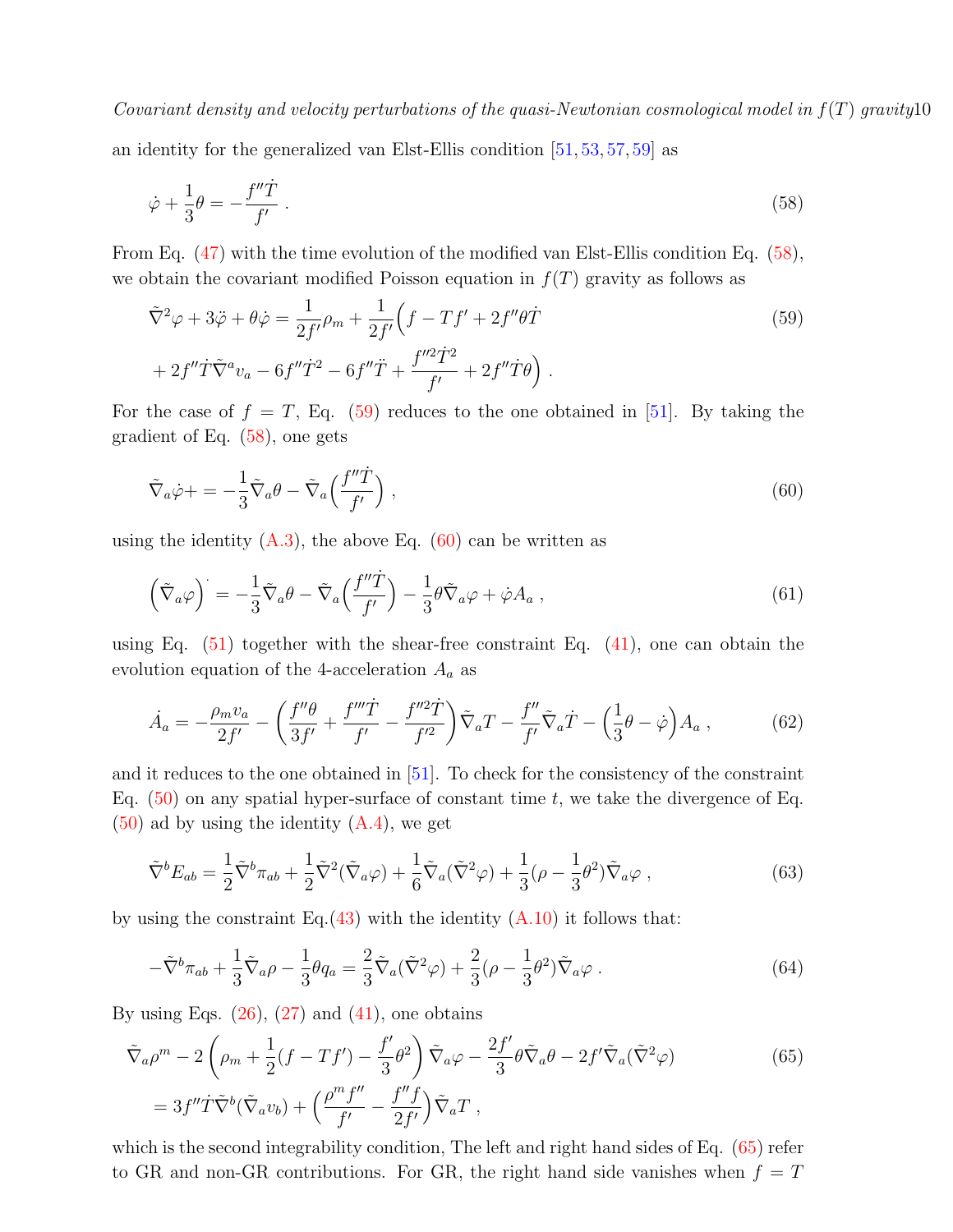and this matches the result obtained in [\[54\]](#page-28-29) for the second integrability condition. By taking the gradient of Eq. [\(58\)](#page-9-0) and using Eq. [\(41\)](#page-6-3), one can obtain the peculiar velocity:

$$
v_a = -\frac{2}{\rho^m} \left[ \tilde{\nabla}_a \dot{\varphi} + \left( \frac{f'''\dot{T}}{f'} - \frac{f''^2 \dot{T}}{f'^2} \right) \tilde{\nabla}_a T + \frac{f''}{f'} \tilde{\nabla}_a \dot{T} \right],\tag{66}
$$

which evolves according to

$$
\dot{v}_a + \frac{1}{3}\theta v_a = -A_a \tag{67}
$$

### <span id="page-10-0"></span>7. Cosmological perturbations

In Section [6,](#page-8-0) we showed how imposing special restrictions to the linearised perturbations of FLRW universes in the quasi-Newtonian setting result in the integrability conditions. These integrability conditions imply velocity and acceleration propagation equations resulting from the generalised van Elst-Ellis condition for the acceleration potential in  $f(T)$  gravity. In this section, we obtain the velocity and density perturbations via these propagation equations, thus generalizing GR results obtained in [\[51\]](#page-28-26).

### 7.1. Definition of vector gradient variables

The covariant vector gradient variable  $D_a^m$  for the total matter fluid and the volume expansion of the fluid can be defined respectively as follows

<span id="page-10-1"></span>
$$
D_a^m = \frac{a\tilde{\nabla}_a \rho_m}{\rho_m} \,, \quad Z_a = a\tilde{\nabla}_a \theta \,.
$$

Those two gradient variables are the key to examine the evolution equation for the matter density perturbations.

Now we define an extra key variables resulting from the spatial gradient of gaugeinvariant quantities which are connected with torsion fluid for  $f(T)$  gravity, we define  $\mathcal{F}_a$  for the torsion density fluid and  $\mathcal{B}_a$  for the torsion momentum density respectively as follow.

$$
\mathcal{F}_a = a\tilde{\nabla}_a T \ , \quad \mathcal{B}_a = a\tilde{\nabla}_a \dot{T} \ . \tag{69}
$$

We also define the comoving acceleration  $A_a$  and the covariant vector gradient variable  $V_a^m$  for the velocity inhomogeneity of the matter as follows

<span id="page-10-2"></span>
$$
\mathcal{A}_a = aA_a \,, \quad V_a^m = av_a \,. \tag{70}
$$

### 7.2. Linear evolution equations

In the following we derive the linear evolution for each covariant variables. The system of equations governing the evolution of the variables defined in the previous subsection are given as follows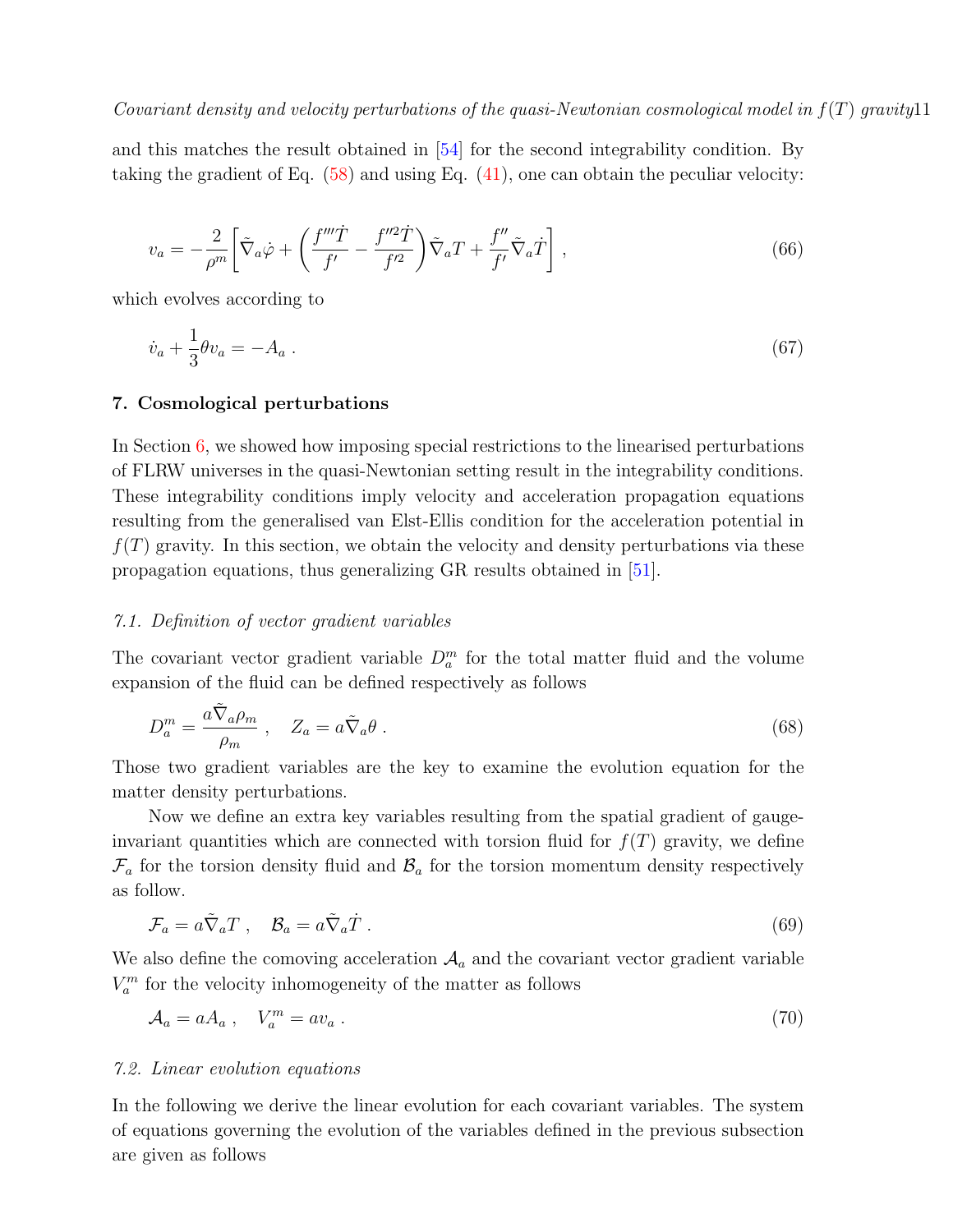$$
\dot{Z}_a = -\left(\frac{2\theta}{3} + \frac{f''\dot{T}}{f'}\right) Z_a - \frac{1}{2f'} \rho_m D_a^m + \left(\frac{f''}{2f'^2} \rho_m + \frac{f''f}{2f'^2} - \frac{f'''f\theta}{f'} + \frac{f''^2\dot{T}\theta}{f'^2}\right) \mathcal{F}_a(71) \n- \frac{f''\theta}{f'} \mathcal{B}_a + \tilde{\nabla}^2 \mathcal{A}_a + \left(-\frac{1}{3}\tilde{\theta}^2 - \frac{1}{2f'} \left(\rho_m + (f - Tf') + 2f''\dot{T}\theta\right)\right) \mathcal{A} - \frac{f''\dot{T}}{f'} \tilde{\nabla}^2 V_a^m ,
$$
\n
$$
\dot{D}_a^m = -Z_a - \theta \mathcal{A}_a - \tilde{\nabla}^2 V_a^m ,
$$
\n(72)

$$
\dot{\mathcal{A}}_a = \dot{\varphi} \mathcal{A}_a - \frac{\rho_m}{2f'} V_a^m - \left( \frac{f''\theta}{3f'} + \frac{f'''\dot{T}}{f'} - \frac{f''^2\dot{T}}{f'^2} \right) \mathcal{F}_a - \frac{f''}{f'} \mathcal{B}_a ,\qquad (73)
$$

$$
\dot{\mathcal{F}}_a - \mathcal{B}_a - \dot{T} \mathcal{A}_a = 0 , \qquad (74)
$$

$$
\dot{\mathcal{B}}_a - \frac{T}{\dot{T}} \mathcal{F}_a - \ddot{T} \mathcal{A}_a = 0 \,, \tag{75}
$$

$$
\dot{V}_a^m + \mathcal{A}_a = 0 \tag{76}
$$

### 7.3. Definition of scalar gradient variables

The vector gradient variables we have defined so far contain both a scalar and a vector parts. However, the formation of structures on large scales follows a spherical clustering mechanism, and this could only be studied through the scalar parts. Therefore, we extract the scalar parts of the perturbation vectorial gradients of these quantities by applying a local decomposition [\[61\]](#page-29-0)

$$
a\tilde{\nabla}aX = X_{ab} = \frac{1}{3}h_{ab}X + \Sigma_{ab}^X + X_{[ab]},
$$
\n
$$
(77)
$$

where  $\Sigma_{ab}^X = X_{(ab)} - 3h_{ab}X$  describes shear whereas  $X_{[ab]}$  describes the vorticity. When extracting the scalar contribution the vorticity term vanishes.

Based on the above decomposition, by applying the comoving differential operator  $a\tilde{\nabla}_a$ to Eqs. [\(68\)](#page-10-1)-[\(70\)](#page-10-2), our scalar variables can be given to linear order as

$$
\Delta_m = a\tilde{\nabla}^a D_a^m = \frac{a^2 \tilde{\nabla}^2 \rho_m}{\rho_m} , \quad Z = a\tilde{\nabla}^a Z_a = a^2 \tilde{\nabla}^2 \theta , \quad V^m = a\tilde{\nabla} V_a^m = a^2 \tilde{\nabla}^a v_a ,
$$
  

$$
\mathcal{F} = a\tilde{\nabla}^a \mathcal{F}_a = a^2 \tilde{\nabla}^2 T , \quad \mathcal{A} = a\tilde{\nabla}^a \mathcal{A}_a = a^2 \tilde{\nabla}^a A_a , \quad \mathcal{B} = a\tilde{\nabla}^a \mathcal{B}_a = a^2 \tilde{\nabla}^2 T
$$
(78)

### 7.4. first- and second- order evolution equations

Due to the above definitions of the scalar gradient variables, here we present firstand second-order evolution equations to demonstrate the growth of perturbations with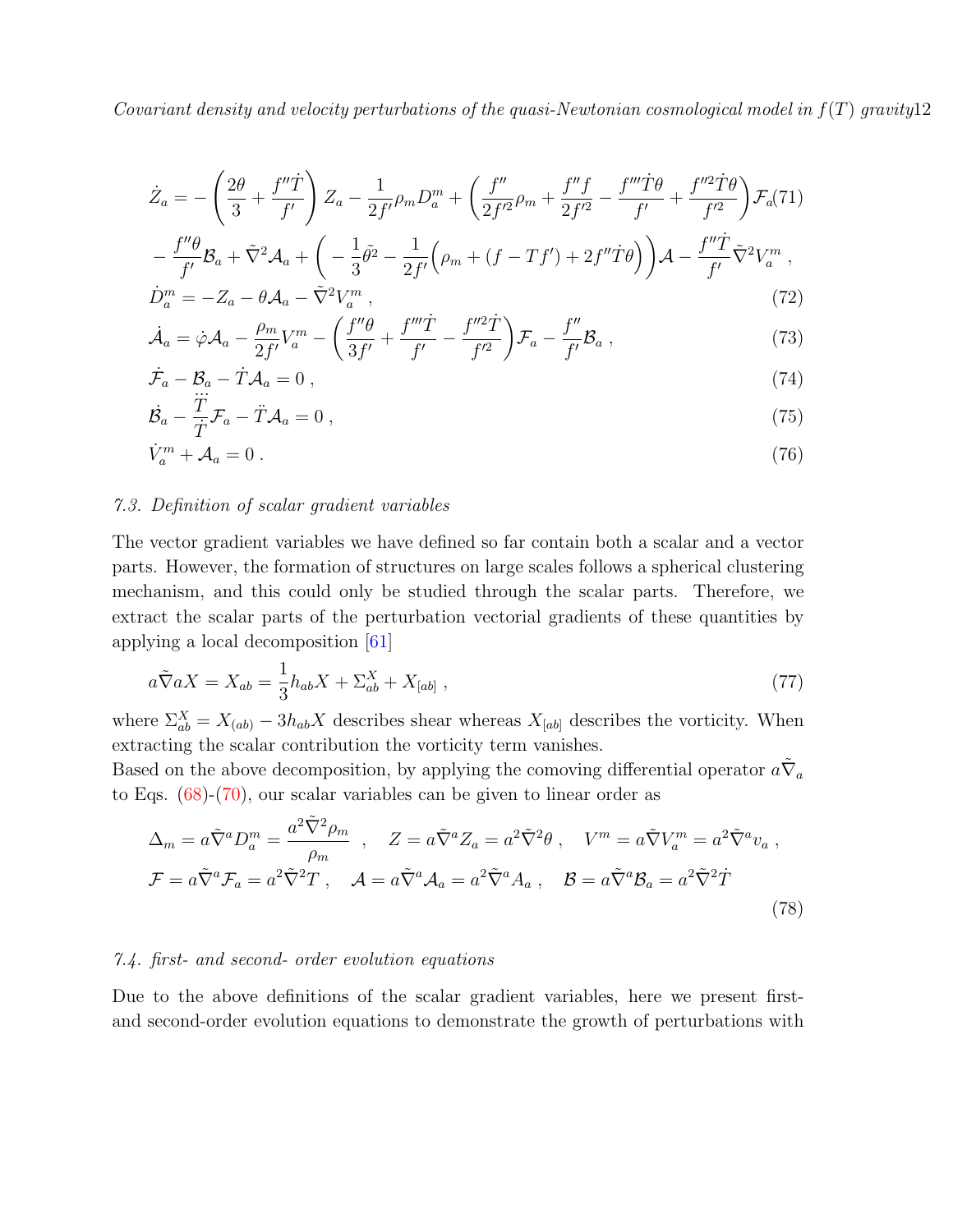cosmological red shift as

<span id="page-12-0"></span>
$$
\dot{Z} + \left(\frac{2\theta}{3} + \frac{f''\dot{T}}{f'}\right)Z + \frac{1}{2f'}\rho_m\Delta^m - \left(\frac{f''}{2f'^2}\rho_m + \frac{f''f}{2f'^2} - \frac{f'''\dot{T}\theta}{f'} + \frac{f''^2\dot{T}\theta}{f'^2}\right)\mathcal{F}
$$
  
+ 
$$
\frac{f''\theta}{f'}\mathcal{B} + \frac{f''\dot{T}}{f'}\tilde{\nabla}^2V_m - \tilde{\nabla}^2\mathcal{A}
$$
  
- 
$$
\left(-\frac{1}{3}\tilde{\theta}^2 - \frac{1}{2f'}\left(\rho_m + (f - Tf') + 2f''\dot{T}\theta\right)\right)\mathcal{A} = 0 ,
$$
 (79)

$$
\dot{\Delta}^m + Z + \theta \mathcal{A} + \tilde{\nabla}^2 V_m = 0 \,, \tag{80}
$$

$$
\dot{\mathcal{A}} + (\frac{1}{3}\theta + \frac{f''\dot{T}}{f'})\mathcal{A} + \frac{\rho_m}{2f'}V_m + \left(\frac{f''\theta}{3f'} + \frac{f'''\dot{T}}{f'} - \frac{f''^2\dot{T}}{f'^2}\right)\mathcal{F} + \frac{f''}{f'}\mathcal{B} = 0,
$$
 (81)

$$
\dot{\mathcal{F}} - \mathcal{B} - \dot{T}\mathcal{A} = 0 , \qquad (82)
$$

$$
\dot{\mathcal{B}} - \frac{T}{T}\mathcal{F} - \ddot{T}\mathcal{A} = 0 \,,\tag{83}
$$

$$
\dot{V}^m + \mathcal{A} = 0 \,, \tag{84}
$$

$$
\ddot{\Delta}_m + \left(\frac{2\theta}{3} + \frac{f''\dot{T}}{f'}\right) \dot{\Delta}_m - \frac{1}{2f'}\rho_m\Delta_m + \left(\frac{1}{3}\tilde{\theta}^2 + \frac{1}{f'}(\rho_m + f - Tf')\right)\dot{V}_m
$$

$$
-\frac{\theta\rho_m}{2f'}V_m - \frac{2f''\theta}{f'}\dot{\mathcal{F}} + \left(\frac{f''}{2f'^2}\rho_m + \frac{f''f}{2f'^2} - \frac{f''\theta^2}{3f'} - \frac{2f'''\dot{T}\theta}{f'} + \frac{2f''^2\dot{T}\theta}{f'^2}\right)\mathcal{F} = 0 \,, \quad (85)
$$

$$
\ddot{\mathcal{F}} + \frac{f''\dot{T}}{f'}\dot{\mathcal{F}} + \left(\frac{f''\dot{T}\theta}{3f'} + \frac{f'''\dot{T}^2}{f'} - \frac{f''^2\dot{T}^2}{f'^2} - \frac{\dddot{T}}{\dot{T}}\right)\mathcal{F}
$$

$$
\left(\begin{array}{cc} \ddots & \dot{T}\theta \end{array}\right) \,, \quad \rho_m\dot{T}
$$

$$
+\left(2\ddot{T}-\frac{\dot{T}\theta}{3}\right)\dot{V}_m+\frac{\rho_m\dot{T}}{2f'}V_m=0\,,\tag{86}
$$

$$
\ddot{V}_m + \frac{1}{3}\theta \dot{V}_m - \frac{\rho_m}{2f'}V_m - \frac{f''}{f'}\dot{\mathcal{F}} - \left(\frac{f''\theta}{3f'} + \frac{f'''\dot{T}}{f'} - \frac{f''^2\dot{T}}{f'^2}\right)\mathcal{F} = 0.
$$
\n(87)

### 7.5. Harmonic decomposition

The above evolution Eq.  $(79) - (97)$  $(79) - (97)$  can be thought of as a coupled system of harmonic oscillator differential equations of the form [\[36,](#page-28-17) [62\]](#page-29-1)

<span id="page-12-1"></span>
$$
\ddot{X} + A\dot{x} + BX = C(Y, \dot{Y}),\tag{88}
$$

where  $A$ ,  $B$  and  $C$  are independent of  $X$  and they represent friction (damping), restoring and source forcing terms respectively. To solve Eq. [\(88\)](#page-12-1), a separation of variables is applied such that

$$
X(x,t) = X(\vec{x})X(t), \qquad Y(x,t) = Y(\vec{x})Y(t) .
$$

Since the evolution equations obtained so far are complicated to be solved, the harmonic decomposition approach is applied to these equations using the eigenfunctions and the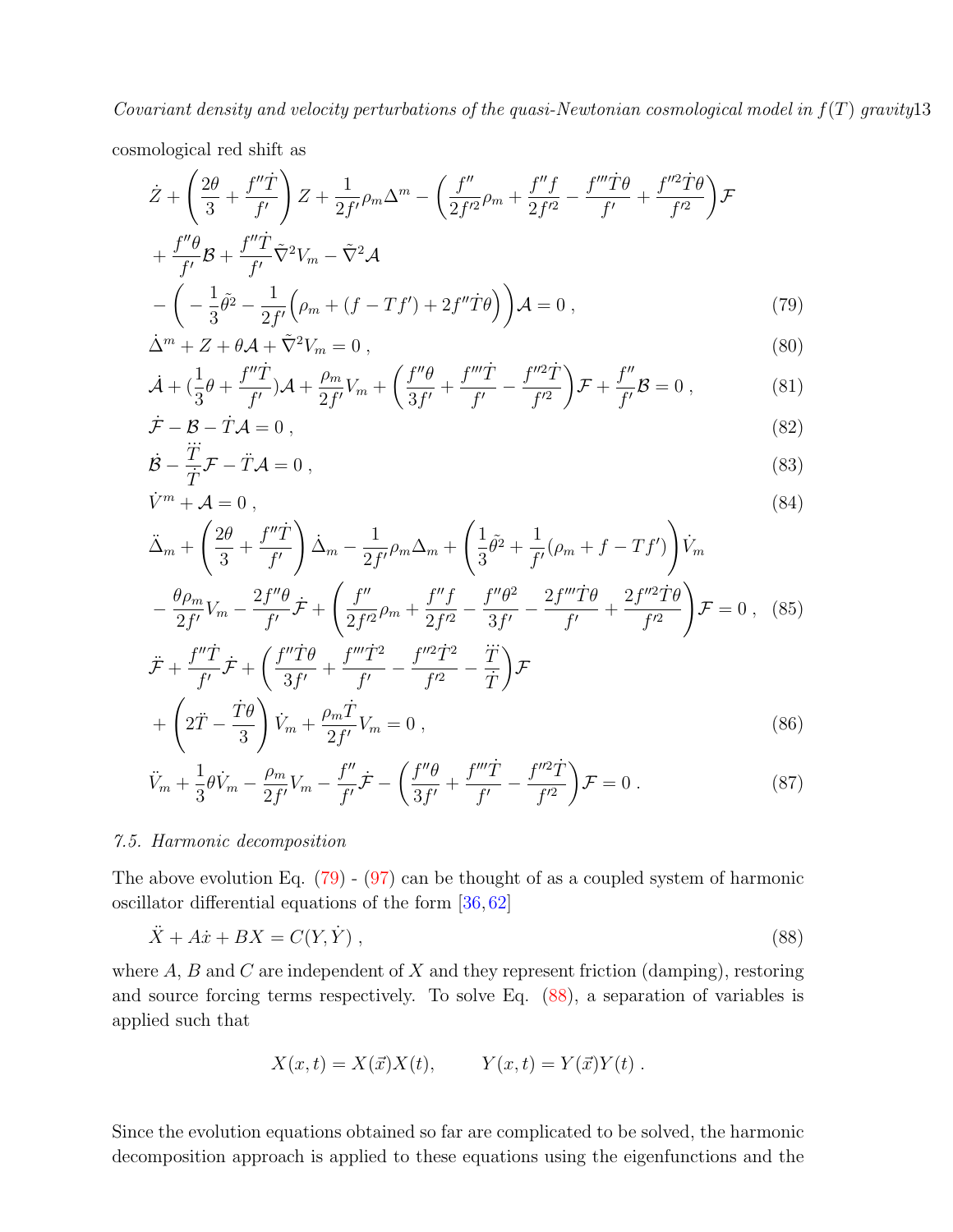corresponding wave number for these equations, therefore we write

$$
X = \sum_{k} X^{k} Q_{k}(\vec{x}), \qquad Y = \sum_{k} Y^{k}(t) Q_{k}(\vec{x}),
$$

where  $Q_k(x)$  are the eigenfunctions of the covariantly defined spatial Laplace-Beltrami operator [\[36,](#page-28-17) [62\]](#page-29-1), such that

$$
\tilde{\nabla}^2 Q = -\frac{k^2}{a^2} Q \ .
$$

The order of the harmonic (wave number) is given by  $k =$  $2\pi a$ λ , where  $\lambda$  is the physical wavelength of the mode. The eigenfunctions Q are covariantly constant, ie  $\dot{Q}_k(\vec{x}) = 0$ . Therefore, the first-order evolution Eqs. [\(79\)](#page-12-0) - [\(97\)](#page-13-0) become

<span id="page-13-0"></span>
$$
\dot{Z}_k + \left(\frac{2\theta}{3} + \frac{f''\dot{T}}{f'}\right)Z_k + \frac{1}{2f'}\rho_m\Delta_k^m + \frac{f''\theta}{f'}\dot{\mathcal{F}}_k - \left(\frac{f''}{2f'^2}\rho_m + \frac{f''f}{2f'^2} - \frac{f'''f\theta}{f'} + \frac{f''^2f\theta}{f'^2}\right)\mathcal{F}_k
$$
\n
$$
\left(\begin{array}{cc} 1_{\tilde{\rho}_2} & 1\\ 0 & \left(\begin{array}{cc} 1 & \left(\frac{f''}{\rho_m}\right)^2 & \frac{f''\dot{T}k^2}{f'^2} & \frac{f''\dot{T}k^2}{f'^2} & \frac{f''\dot{T}k^2}{f'^2} & \frac{f''\dot{T}k^2}{f'^2} & \frac{f''\dot{T}k^2}{f'^2} & \frac{f''\dot{T}k^2}{f'^2} & \frac{f''\dot{T}k^2}{f'^2} & \frac{f''\dot{T}k^2}{f'^2} & \frac{f''\dot{T}k^2}{f'^2} & \frac{f''\dot{T}k^2}{f'^2} & \frac{f''\dot{T}k^2}{f'^2} & \frac{f''\dot{T}k^2}{f'^2} & \frac{f''\dot{T}k^2}{f'^2} & \frac{f''\dot{T}k^2}{f'^2} & \frac{f''\dot{T}k^2}{f'^2} & \frac{f''\dot{T}k^2}{f'^2} & \frac{f''\dot{T}k}{f'^2} & \frac{f''\dot{T}k}{f'^2} & \frac{f''\dot{T}k}{f'^2} & \frac{f''\dot{T}k}{f'^2} & \frac{f''\dot{T}k}{f'^2} & \frac{f''\dot{T}k}{f'^2} & \frac{f''\dot{T}k}{f'^2} & \frac{f''\dot{T}k}{f'^2} & \frac{f''\dot{T}k}{f'^2} & \frac{f''\dot{T}k}{f'^2} & \frac{f''\dot{T}k}{f'^2} & \frac{f''\dot{T}k}{f'^2} & \frac{f''\dot{T}k}{f'^2} & \frac{f''\dot{T}k}{f'^2} & \frac{f''\dot{T}k}{f'^2} & \frac{f''\dot{T}k}{f'^2} & \frac{f''\dot{T}k}{f'^
$$

$$
+\left(-\frac{1}{3}\tilde{\theta}^{2}-\frac{1}{2f'}\left(\rho_{m}+(f-Tf')\right)-\frac{k^{2}}{a^{2}}\right)\dot{V}_{k}^{m}-\frac{f''Tk^{2}}{a^{2}f'}V_{k}^{m}=0\ ,\tag{89}
$$

$$
\dot{\Delta}_k^m + Z_k - \theta \dot{V}_k^m - \frac{k^2}{a^2} V_k^m = 0 \,, \tag{90}
$$

$$
\dot{\mathcal{A}}_k + (\frac{1}{3}\theta + \frac{f''\dot{T}}{f'})\mathcal{A}_k + \frac{\rho_m}{2f'}V_k^m + \left(\frac{f''\theta}{3f'} + \frac{f'''\dot{T}}{f'} - \frac{f''^2\dot{T}}{f'^2}\right)\mathcal{F}_k + \frac{f''}{f'}\mathcal{B}_k = 0,
$$
\n(91)

$$
\dot{\mathcal{F}}_k - \mathcal{B}_k - \dot{T} \mathcal{A}_k = 0 , \qquad (92)
$$
\n
$$
\dot{\mathcal{F}}_k - \ddot{\mathcal{F}}_k - \ddot{\mathcal{F}}_k \mathcal{A} = 0 , \qquad (93)
$$

$$
\dot{\mathcal{B}}_k - \frac{T}{T} \mathcal{F}_k - \ddot{T} \mathcal{A}_k = 0 \,, \tag{93}
$$

$$
\dot{V}_k^m + \mathcal{A}_k = 0 \tag{94}
$$

$$
\ddot{\Delta}_k^m + \left(\frac{2\theta}{3} + \frac{f''\dot{T}}{f'}\right) \dot{\Delta}_k^m - \frac{1}{2f'} \rho_m \Delta_k^m + \left(\frac{1}{3}\tilde{\theta}^2 + \frac{1}{f'}(\rho_m + f - Tf')\right) \dot{V}_k^m \n- \frac{\theta \rho_m}{2f'} V_k^m - \frac{2f''\theta}{f'} \dot{\mathcal{F}}_k + \left(\frac{f''}{2f'^2} \rho_m + \frac{f''f}{2f'^2} - \frac{f''\theta^2}{3f'} - \frac{2f''' \dot{T} \theta}{f'} + \frac{2f''^2 \dot{T} \theta}{f'^2}\right) \mathcal{F}_k = 0 , \quad (95)
$$

$$
\ddot{\mathcal{F}}_k + \frac{f''\dot{T}}{f'} \dot{\mathcal{F}}_k + \left(\frac{f''\dot{T}\theta}{3f'} + \frac{f'''\dot{T}^2}{f'} - \frac{f''^2\dot{T}^2}{f'^2} - \frac{\dddot{T}}{\dot{T}}\right) \mathcal{F}_k
$$

$$
+ \left(2\ddot{T} - \frac{\dot{T}\theta}{3}\right) \dot{V}_k^m + \frac{\rho_m \dot{T}}{2f'} V_k^m = 0 ,
$$
\n(96)

$$
\ddot{V}_k^m + \frac{1}{3}\theta \dot{V}_k^m - \frac{\rho_m}{2f'}V_k^m - \frac{f''}{f'}\dot{\mathcal{F}}_k - \left(\frac{f''\theta}{3f'} + \frac{f'''\dot{T}}{f'} - \frac{f''^2\dot{T}}{f'^2}\right)\mathcal{F}_k = 0.
$$
\n(97)

Then, we will study the growth of the matter density contrast with cosmological redshift. To do this we applied the transformation technique to make the redshift dependent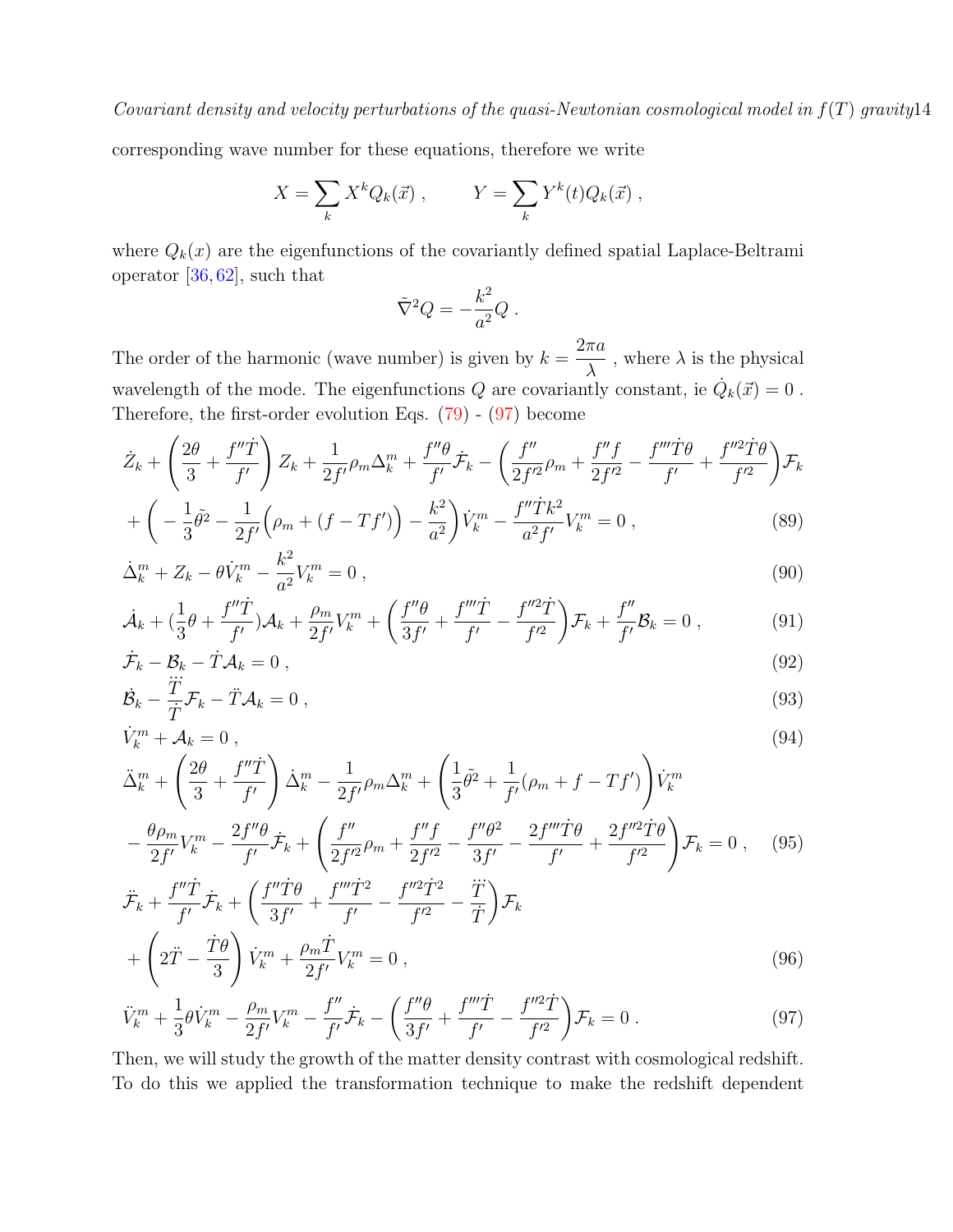instead of cosmic time. Therefore, our evolution equations can be written as follow:

$$
Z' - \frac{1}{H(1+z)} \left( \frac{2\theta}{3} + \frac{f''\dot{T}}{f'} \right) Z - \frac{1}{2f'H(1+z)} \rho_m \Delta_m + \frac{f''\theta}{f'} \mathcal{F}'
$$
  
+ 
$$
\frac{1}{H(1+z)} \left( \frac{f''}{2f'^2} \rho_m + \frac{f''f}{2f'^2} - \frac{f'''\dot{T}\theta}{f'} + \frac{f''^2\dot{T}\theta}{f'^2} \right) \mathcal{F}
$$
  
+ 
$$
\left( -\frac{1}{3}\tilde{\theta}^2 - \frac{1}{2f'} \left( \rho_m + (f - Tf') \right) - \frac{k^2}{a^2} \right) V'_m + \frac{f''\dot{T}k^2}{Ha^2(1+z)} V_m = 0 , \qquad (98)
$$

$$
\Delta'_m - \frac{1}{H(1+z)}Z - \theta V'_m + \frac{k^2}{a^2H(1+z)}V_m = 0 , \qquad (99)
$$

$$
\mathcal{A}' - \frac{1}{3}\theta V'_m - \frac{\rho_m}{2f'H(1+z)}V_m + \frac{f''}{f'}\mathcal{F}' \n- \frac{1}{H(1+z)}\left(\frac{f''\theta}{3f'} + \frac{f'''\dot{T}}{f'} - \frac{f''^2\dot{T}}{f'^2}\right)\mathcal{F} = 0,
$$
\n(100)

$$
\mathcal{F}' + \frac{1}{H(1+z)} \mathcal{B} + \frac{\dot{T}}{H(1+z)} \mathcal{A} = 0 ,
$$
\n(101)

$$
\mathcal{B}' + \frac{\ddot{T}}{\dot{T}H(1+z)}\mathcal{F} + \frac{\ddot{T}}{H(1+z)}\mathcal{A} = 0 , \qquad (102)
$$

$$
V'_m - \frac{1}{H(1+z)}\mathcal{A} = 0 \,,\tag{103}
$$

$$
\Delta''_{m} - \frac{1}{(1+z)} \left( \frac{1}{2} + \frac{f''\dot{T}}{f'H} \right) \Delta'_{m} - \frac{\rho_{m}}{2H^{2}f'(1+z)^{2}} \Delta_{m}
$$

$$
- \frac{1}{H(1+z)} \left( \frac{1}{3}\tilde{\theta}^{2} + \frac{1}{f'}(\rho_{m} + f - Tf') \right) V'_{m} - \frac{1}{H^{2}(1+z)^{2}} \left( \frac{\theta\rho_{m}}{2f'} \right) V_{m}
$$

$$
+ \frac{1}{H(1+z)} \left( \frac{2f''\theta}{f'} \right) \mathcal{F}' + \frac{1}{H^{2}(1+z)^{2}} \left( \frac{f''}{2f'^{2}}\rho_{m} + \frac{f''f}{2f'^{2}} - \frac{f''\theta^{2}}{3f'}
$$

$$
- \frac{2f'''\dot{T}\theta}{f'} + \frac{2f''^{2}\dot{T}\theta}{f'^{2}} \right) \mathcal{F} = 0 , \qquad (104)
$$

$$
\mathcal{F}'' + \frac{1}{(1+z)} \left( \frac{3}{2} - \frac{f''\dot{T}}{f'H} \right) \mathcal{F}' + \frac{1}{H^2(1+z)^2} \left( \frac{f''\dot{T}\theta}{3f'} + \frac{f'''\dot{T}^2}{f'} - \frac{f''^2\dot{T}^2}{f'^2} - \frac{\ddot{T}}{\dot{T}} \right) \mathcal{F}
$$

$$
- \frac{1}{H(1+z)} \left( 2\ddot{T} - \frac{\theta\dot{T}}{3} \right) V'_m + \frac{\rho_m \dot{T}}{2f'H^2(1+z)^2} V_m = 0 , \qquad (105)
$$

$$
V''_{m} + \frac{1}{2(1+z)} V'_{m} - \frac{\rho_{m}}{2f'H^{2}(1+z)^{2}} V_{m} + \frac{f''}{f'H(1+z)} \mathcal{F}'
$$

$$
-\frac{1}{H^{2}(1+z)^{2}} \left(\frac{f''\theta}{3f'} + \frac{f'''\dot{T}}{f'} - \frac{f''^{2}\dot{T}}{f'^{2}}\right) \mathcal{F} = 0.
$$
(106)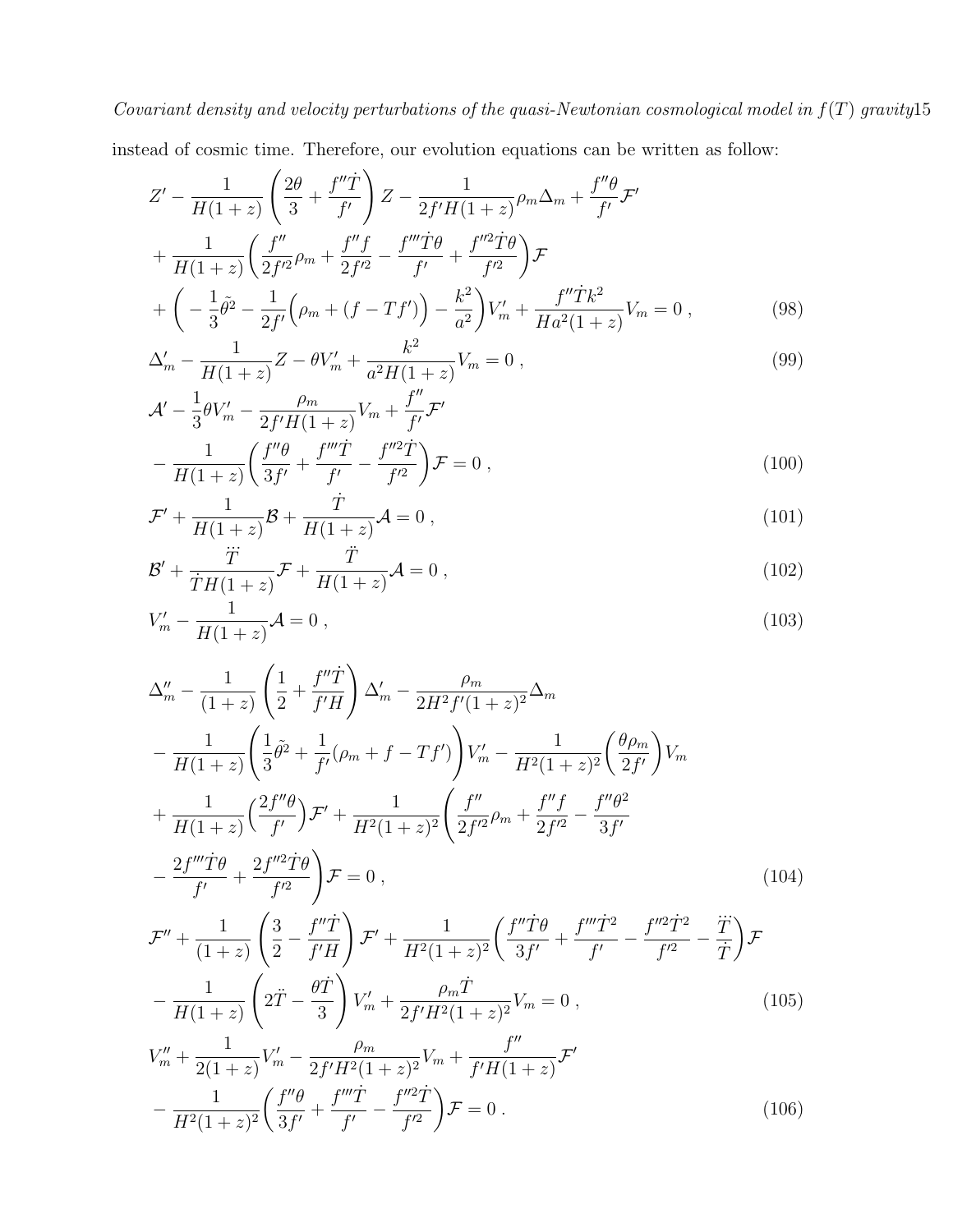For more simplicity, we introduce here some quantities such as:

$$
\phi = \frac{f''}{f'} \left( \frac{\rho_m}{2f'} + \frac{f}{2f'} - \frac{f'''T\theta}{f''} + \frac{f''T\theta}{f'} \right), \quad \beta = \frac{f''}{f'} \left( \frac{\rho_m}{2f'} + \frac{f}{2f'} - \frac{\theta^2}{3} - \frac{2f'''T\theta}{f''} + \frac{2f''T\theta}{f'} \right),
$$

$$
\zeta = \left( \frac{f''T\theta}{3f'} + \frac{f'''T^2}{f'} - \frac{f''^2T^2}{f'^2} - \frac{\dddot{T}}{\dot{T}} \right), \quad \eta = \left( \frac{f''\theta}{3f'} + \frac{f'''T}{f'} - \frac{f''^2T}{f'^2} \right).
$$
(107)

By using the Friedmann Eq. [\(28\)](#page-5-0) and the introduced dimensionless variables from Eq. [\(31\)](#page-5-3), then we rewrite the more generalised form of the evolution equations as follows:

<span id="page-15-0"></span>
$$
Z' - \frac{1}{(1+z)} \left( 2 + \frac{3\mathcal{Y}}{2} \right) Z - \frac{3H\tilde{\Omega}_m}{2(1+z)} \Delta_m + \frac{f''\theta}{f'} \mathcal{F}' + \frac{\phi}{H(1+z)} \mathcal{F}
$$
  
+ 
$$
3H^2 \left( -1 - \frac{\tilde{\Omega}_m}{2} + \mathcal{X} - \frac{k^2}{3H^2 a^2} \right) V'_m + \frac{3\mathcal{Y}k^2}{2a^2(1+z)} V_m = 0 ,
$$
 (108)

$$
\Delta'_m - \frac{1}{H(1+z)}Z - \theta V'_m + \frac{k^2}{a^2H(1+z)}V_m = 0,
$$
\n(109)

$$
\mathcal{A}' - HV'_m - \frac{3H\tilde{\Omega}_m}{2(1+z)}V_m + \frac{f''}{f'}\mathcal{F}' - \frac{\eta}{H(1+z)}\mathcal{F} = 0,
$$
\n(110)

$$
\mathcal{F}' + \frac{1}{H(1+z)} \mathcal{B} + \frac{\dot{T}}{H(1+z)} \mathcal{A} = 0 ,
$$
\n(111)

$$
\mathcal{B}' + \frac{\ddot{T}}{\dot{T}H(1+z)}\mathcal{F} + \frac{\ddot{T}}{H(1+z)}\mathcal{A} = 0 , \qquad (112)
$$

$$
V'_{m} - \frac{1}{H(1+z)}\mathcal{A} = 0, \qquad (113)
$$

$$
\Delta''_{m} - \frac{1}{2(1+z)} (1+3\mathcal{Y}) \Delta'_{m} - \frac{3\bar{\Omega}_{m}}{2(1+z)^{2}} \Delta_{m} - \frac{3H}{(1+z)} \left(1+\bar{\Omega}_{m}-2\mathcal{X})\right) V'_{m}
$$

$$
-\frac{9\bar{\Omega}_{m}H}{2(1+z)^{2}} V_{m} + \frac{9H\mathcal{Y}}{\dot{T}(1+z)} \mathcal{F}' + \frac{\beta}{H^{2}(1+z)^{2}} \mathcal{F} = 0 , \qquad (114)
$$

$$
\mathcal{F}'' - \frac{3}{2(1+z)}(\mathcal{Y} - 1)\mathcal{F}' + \frac{\zeta}{H^2(1+z)^2}\mathcal{F} - \frac{1}{H(1+z)}\left(2\ddot{T} - \frac{\dot{T}\theta}{3}\right)V'_m
$$
\n
$$
3\bar{\Omega}_m \dot{T} - V = 0
$$
\n(115)

$$
+\frac{3\Omega_m T}{2(1+z)^2}V_m = 0\,,\tag{115}
$$

$$
V''_m + \frac{1}{2(1+z)}V'_m - \frac{3\bar{\Omega}_m}{2(1+z)^2}V_m + \frac{3\mathcal{Y}}{2(1+z)\dot{T}}\mathcal{F}' - \frac{\eta}{H^2(1+z)^2}\mathcal{F} = 0.
$$
 (116)

For further analysis, in this part we are going to apply the quasi-static approximation to our evolution equations  $(114)$  -  $(116)$ . In this approximation, we assume very slow temporal fluctuations in the perturbations of both the torsion energy density and its momentum compared with the fluctuations of the matter energy density. Therefore, terms involving time derivatives for torsion fluid are neglected, i.e.,  $\mathcal{F}' = \mathcal{F}'' \approx 0$ . Then, the second-order evolution equations  $(114)$  -  $(116)$  for quasi-static approximations yield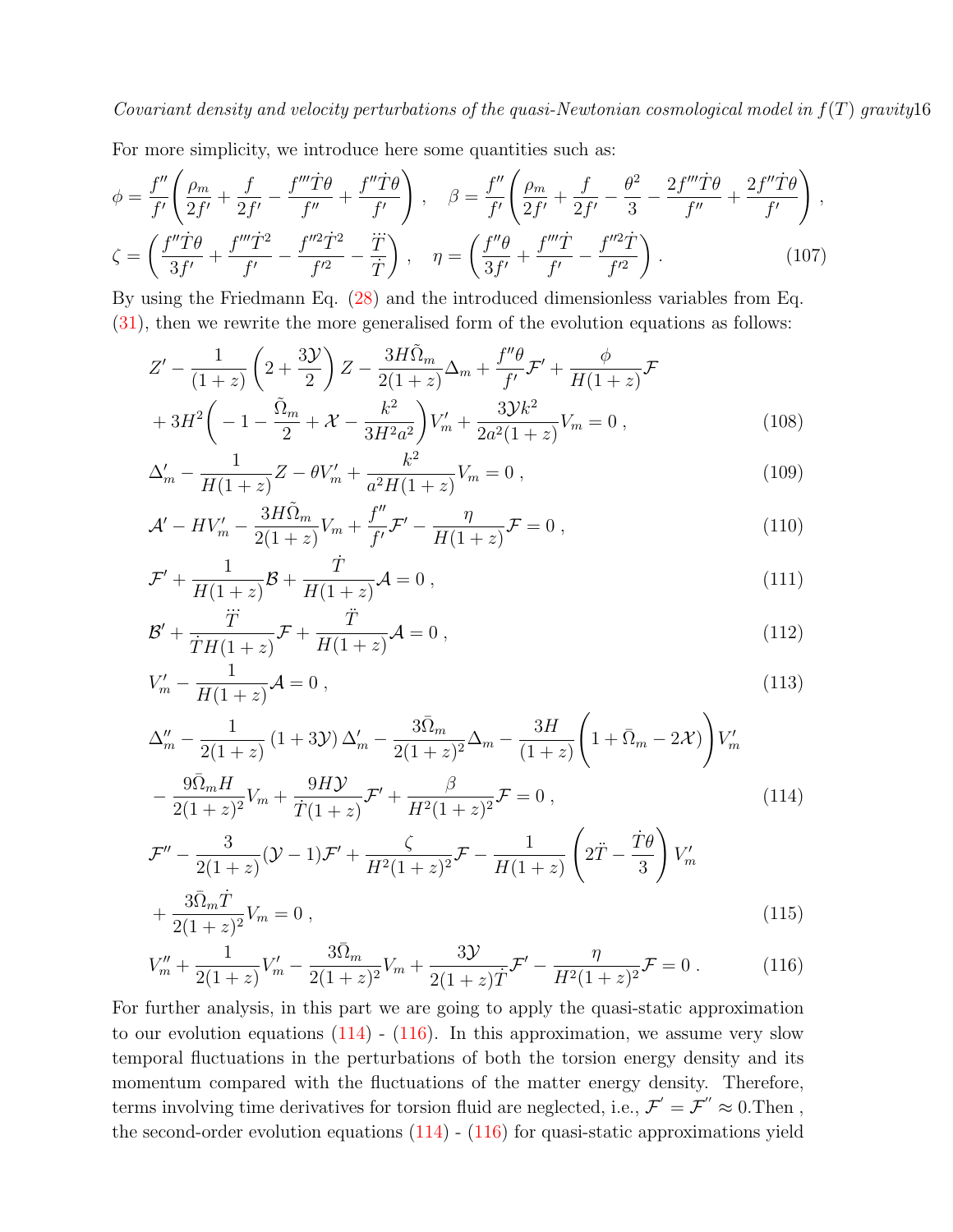as

<span id="page-16-1"></span>
$$
\mathcal{F} - \frac{H(1+z)}{\zeta} (2\ddot{T} + \dot{T}H) V'_m + \frac{3\bar{\Omega}_m \dot{T}H^2}{2\zeta} V_m = 0 , \qquad (117)
$$

$$
V_m'' + \frac{1}{2(1+z)} \left( 1 - \frac{2\eta}{H\zeta} \left( 2\ddot{T} - \dot{T}H \right) \right) V_m' - \frac{3\bar{\Omega}_m}{2(1+z)^2} \left( 1 - \frac{\eta \dot{T}}{\zeta} \right) V_m = 0 , \qquad (118)
$$

$$
\Delta''_{m} - \frac{1}{2(1+z)} (1+3\mathcal{Y}) \Delta'_{m} - \frac{3\bar{\Omega}_{m}}{2(1+z)^{2}} \Delta_{m} - \frac{3H}{(1+z)} \Big( (1+\bar{\Omega}_{m}-2\mathcal{X}) - \frac{\beta}{3H^{2}\zeta} \Big( 2\ddot{T} - \dot{T}H \Big) \Big) V'_{m} - \frac{3\bar{\Omega}_{m}H}{2(1+z)^{2}} \Big( 3 + \frac{\beta\dot{T}}{H\zeta} \Big) V_{m} = 0.
$$
\n(119)

In the above evolution equations  $(108)$  -  $(116)$ , we have to note that the k dependence appears in the first- order evolution equations and disappeasr in the second-order equations and this exactly the same as the work presented in [\[63\]](#page-29-2) for GR. The GR can be recovered for the case of  $f(T) = T$ , and we have

<span id="page-16-2"></span>
$$
Z' - \frac{2}{(1+z)}Z - \frac{3H\tilde{\Omega}_m}{2(1+z)}\Delta_m + 3H^2\bigg(-1 - \frac{\tilde{\Omega}_m}{2} - \frac{k^2}{3H^2a^2}\bigg)V'_m = 0\,,\tag{120}
$$

$$
\Delta'_m - \frac{1}{H(1+z)}Z - \theta V'_m + \frac{k^2}{a^2H(1+z)}V_m = 0,
$$
\n(121)

$$
\mathcal{A}' - HV'_m - \frac{3H\tilde{\Omega}_m}{2(1+z)}V_m = 0 ,
$$
\n(122)

$$
V'_m - \frac{1}{H(1+z)} \mathcal{A} = 0 \,, \tag{123}
$$

$$
\Delta''_m - \frac{1}{2(1+z)}\Delta'_m - \frac{3\bar{\Omega}_m}{2(1+z)^2}\Delta_m - \frac{3H}{(1+z)}\Big(1+\bar{\Omega}_m\Big)V'_m - \frac{9\bar{\Omega}_mH}{2(1+z)^2}V_m = 0 \tag{124}
$$

$$
V_m'' + \frac{1}{2(1+z)} V_m' - \frac{3\Omega_m}{2(1+z)^2} V_m = 0.
$$
\n(125)

In the following section, we explore the solutions of the density and velocity contrast in GR and  $f(T)$  gravity models.

### <span id="page-16-0"></span>8. Solutions

In this section we will solve the whole system of perturbations equations we obtained so far Eqs.  $(108)$  -  $(116)$  to explore the growth of the matter density contrast in the GR context and for  $f(T)$  gravity approach for non-quasi-static approximations and quasi-static approximation from Eqs.  $(117)$  -  $(119)$ . The exact solutions of the matter density contrast can be found in the quasi static approximations and the numerical solution will be presented in the non-quasi-static approximations as well. To find those solutions, we consider the power-law  $f(T)$  model where  $f(T) = \mu T_0 (T/T_0)^n$  and the more generalized model where  $f(T) = T + \mu T_0 (T/T_0)^n$ . These models produce the accelerating expansion of the Universe without invoking the cosmological constant. The cosmological and spherical solutions in  $f(T)$  gravity lead to various viable models that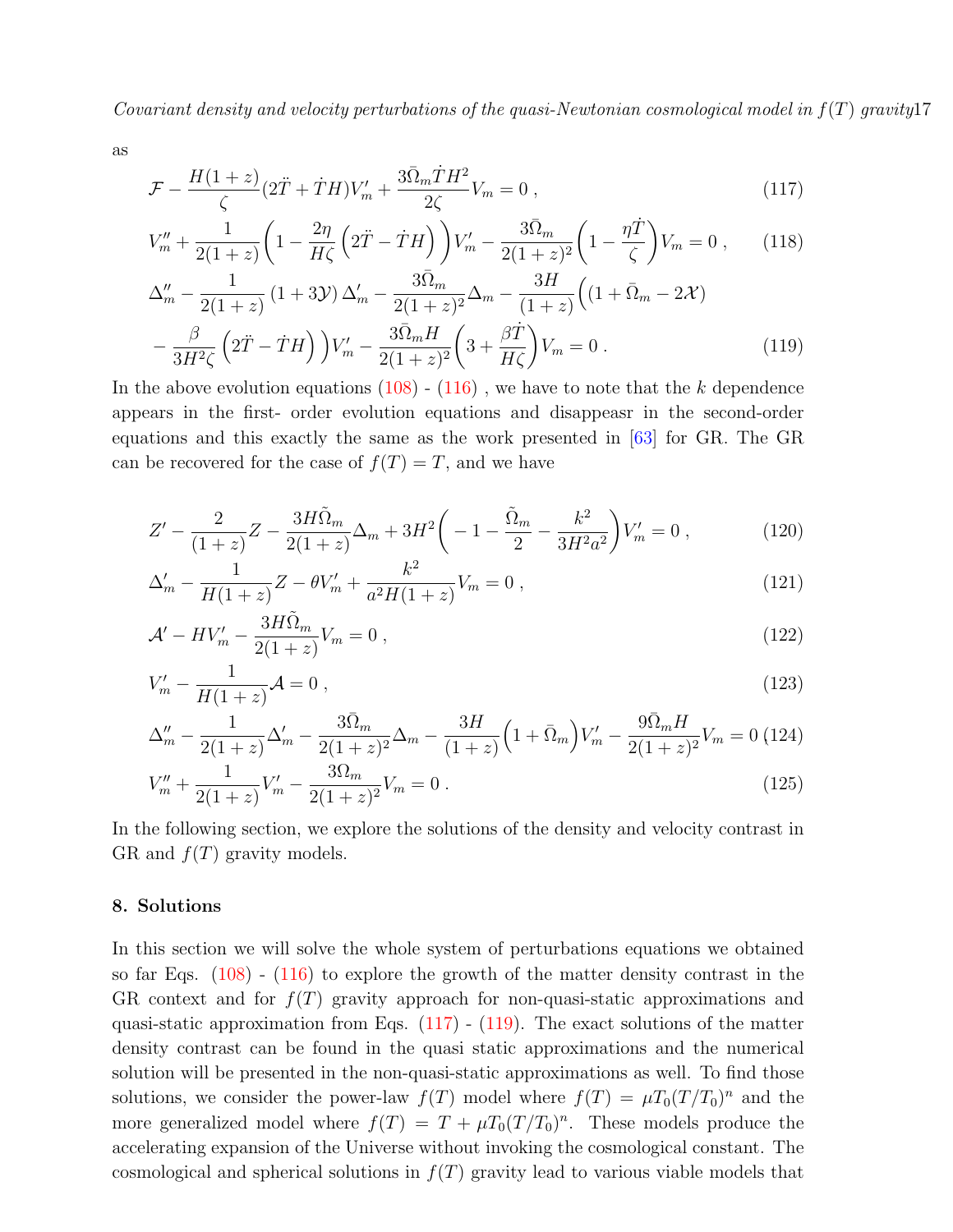support cosmological observations along with the solar system tests. In this section we investigate the matter density contrast and the velocity contrasts for non-quasi static and quasi-static approximations. We also show how these  $f(T)$  gravity respond to the linear cosmological perturbations and formation of large-scale. We defined the normalized energy density for matter fluid as presented in [\[10\]](#page-27-5)

$$
\delta(z) = \frac{\Delta_m(z)}{\Delta(z_{in})} \,,\tag{126}
$$

where  $\Delta_{in}$  is the initial value of  $\Delta_m(z)$  at  $z_{in} = 1100$ , since the variation of CMB temperature detected observationally in the order of  $10^{-5}$  [\[64\]](#page-29-3) at  $z \approx 1100$ . In the same manner, we define normalized velocity contrast as

$$
\nu(z) = \frac{V_m(z)}{V(z_{in})} \,,\tag{127}
$$

### 8.1. The growth of matter and velocity-density fluctuations in GR limits

Here, we analyse the growth of matter energy density contrasts  $\delta(z)$  and the velocity contrast  $\nu(z)$  with cosmic-time. We notice that, the second-order evolution equation [\(124\)](#page-16-2) is an opened system. While, the evolution equation for velocity Eq. [\(125\)](#page-16-2) is a closed system, and easy to construct the exact solution of the velocity contrast. Then the exact solutions of the velocity contrast yields as

<span id="page-17-0"></span>
$$
V_m(z) = c_1 \left(1 + z\right)^{-1} + c_2 \left(1 + z\right)^{\frac{3}{2}}.
$$
\n(128)

The integration constant  $c_1$  and  $c_2$  can be determined by the imposing initial conditions for plotting. Those constants are worthy to find the exact solution for the density contrasts, and we present in the following as

$$
c_1 = \frac{-2}{5} (1 + z_{in}) \Big( (1 + z_{in}) \dot{V}_m(z_{in}) - \frac{3}{2} V_m(z_{in}) \Big) ,
$$
  
\n
$$
c_2 = \frac{2}{5\sqrt{(1 + z_{in})}} \Big( \dot{V}_m(z_{in}) + \frac{V_m(z_{in})}{(1 + z_{in})} \Big) .
$$
\n(129)

Consequently, the second-order evolution equation of the matter density equation [\(124\)](#page-16-2) becomes a closed system by substituting the solutions of the velocity contrast Eq. [\(128\)](#page-17-0) and it's first order derivative. Then, the exact solution is given as

<span id="page-17-1"></span>
$$
\Delta_m = \frac{1}{2}c_1(1+z)^{1/2} + 3c_2(1+z)^3 + c_3(1+z)^{(3/4-\sqrt{33}/4)} + c_4(1+z)^{(3/4+\sqrt{33}/4)}
$$
 (130)

where  $c_3$  and  $c_4$  are the integration constants and they are given as

$$
c_{3,4} = \frac{\mp \frac{2}{\sqrt{33}}}{\left(1 + z_{in}\right)^{\left(\frac{-1}{4} - \frac{\sqrt{33}}{4}\right)}} \left\{ \dot{\Delta}_{m}(z_{in}) - \frac{\left(\frac{3}{4} \pm \frac{\sqrt{33}}{4}\right)}{\left(1 + z_{in}\right)} \Delta_{m}(z_{i}n) - \frac{c_{2}\left(\frac{5}{4} \pm \frac{\sqrt{33}}{4}\right)}{2\sqrt{\left(1 + z_{in}\right)}} - 3c_{1}\left(\frac{9}{4} \pm \frac{\sqrt{33}}{4}\right) \left(1 + z_{in}\right)^{2} \right\}.
$$
\n(131)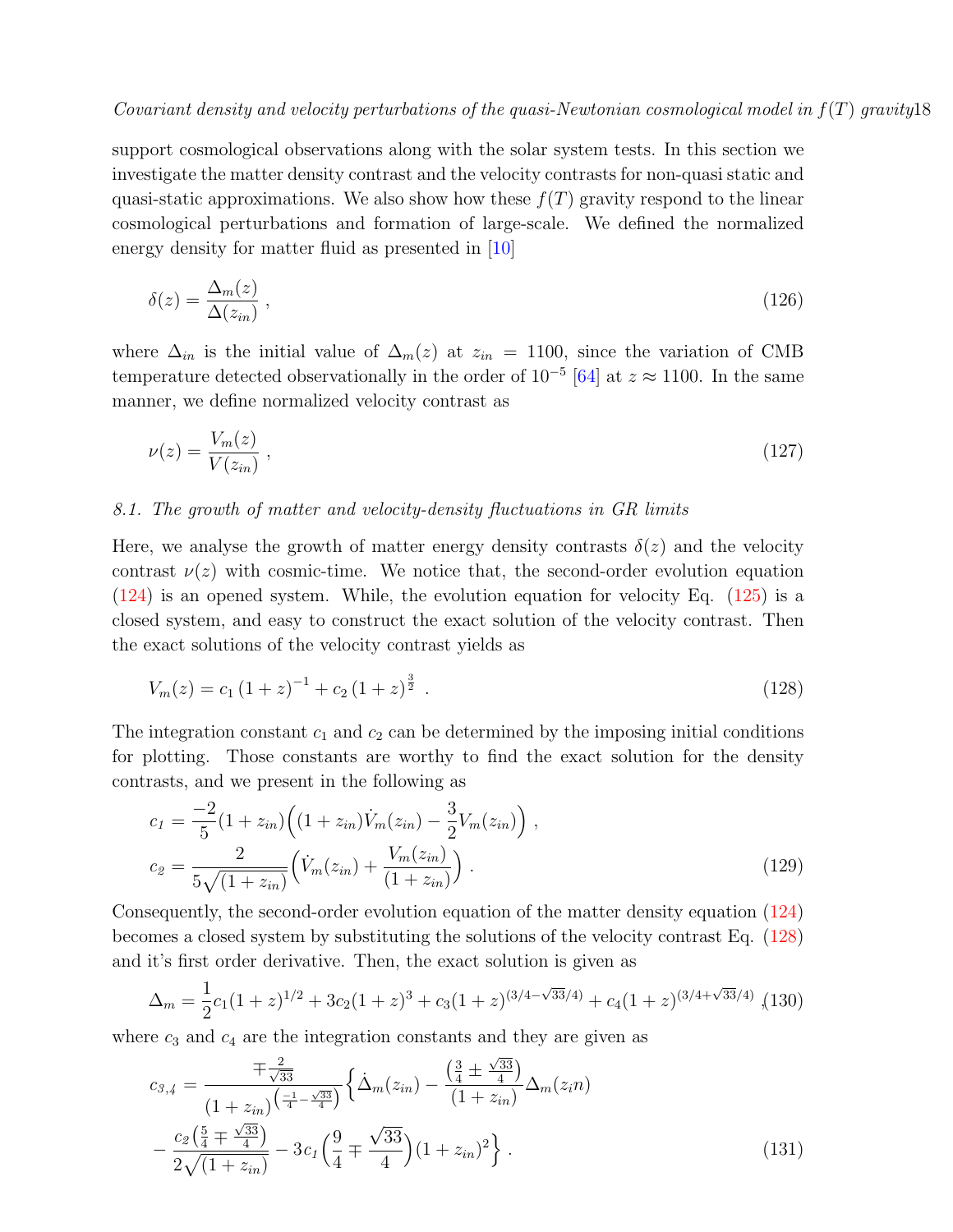In the following figures we present growth the matter density and velocity fluctuations with cosmological redshift in the GR approach. We set the initial conditions at  $V_{in}$  =  $V(z_{in} \simeq 1100) = 10^{-5}$  and  $\dot{V}_{in} = \dot{V}(z_{in} = 1100) = 0$  and  $\Delta_{in} = \Delta_m(z_{in} \simeq 1100) = 10^{-5}$ and  $\dot{\Delta}_{in} = \dot{\Delta}_m(z_{in} = 1100) = 0$ . For the case when  $f(T) = T$ ,  $\delta(z) = \delta_{GR}(z)$ which coincides with TEGR and the results are exactly the same as GR. From this

<span id="page-18-0"></span>

Figure 1: The growth of the velocity contrast for Eq. [\(128\)](#page-17-0) (GR limits).



Figure 2: The growth of the density contrast for Eq. [\(130\)](#page-17-1) (GR limits).

plots, we depict clearly the contribution of dust component of the universe for the fluctuations of matter density and velocity are growing with decreasing red shift. In the following section we will consider two paradigmatic  $f(T)$  gravity models to clearly see the contributions of both (dust and torsion) fluids for the growth of the fluctuations as well.

### 8.2. The growth of matter and velocity-density contrasts in  $f(T)$  gravity models

For more simplicity, we first find the following parameters in  $f(T)$  gravity models as

$$
\phi = -\frac{3\mathcal{Y}}{8\psi} \left( \frac{\bar{\Omega}_m}{2} - 1 - \mathcal{X} - 2(n-2)\psi + \frac{3\mathcal{Y}}{2} \right) ,\qquad (132)
$$

$$
\beta = -\frac{\mathcal{Y}}{8\psi} \left( \frac{3\bar{\Omega}_m}{2} - 3\mathcal{X} - 6 - 12(n-2)\psi + 9\mathcal{Y} \right) , \qquad (133)
$$

$$
\zeta = H^2 \left( \frac{3}{2} \mathcal{Y} (1 - \frac{3}{2} \mathcal{Y} + 2(n - 2)\psi) - 12\psi^2 \right) , \qquad (134)
$$

$$
\eta = -\frac{\mathcal{Y}}{8H\psi} \left(1 - \frac{3}{2}\mathcal{Y} + 2(n-2)\psi\right) ,\qquad (135)
$$

$$
\dot{T} = -12H\dot{H} = -12H^3\psi\,,\tag{136}
$$

$$
\psi = \left(-\frac{3}{2} + \frac{3w}{2}\tilde{\Omega}_m - \frac{3}{2}\mathcal{X} + 3\mathcal{Y}\right) \,. \tag{137}
$$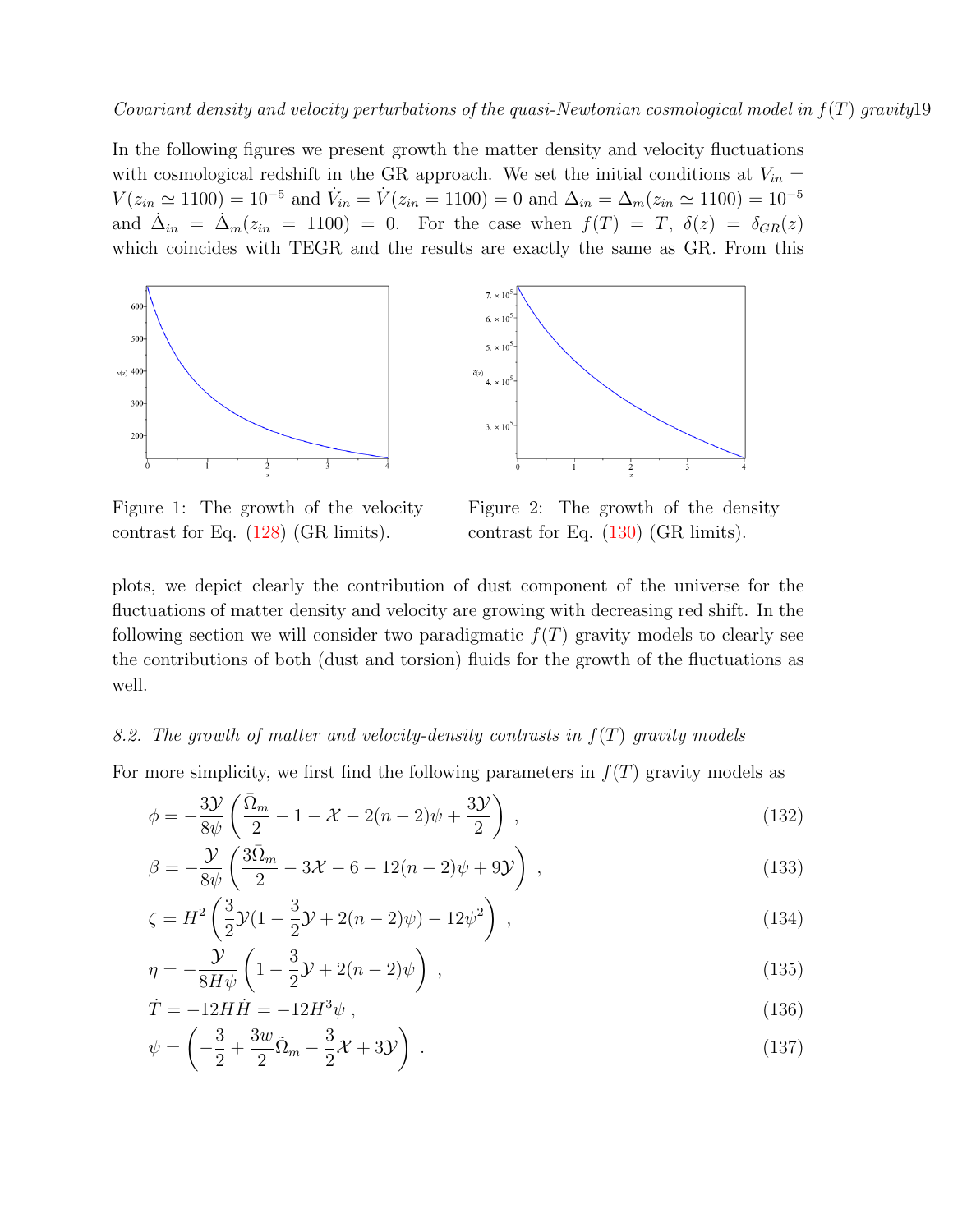Consequently, the evolution Eqs. [\(108\)](#page-15-0)- [\(116\)](#page-15-0) for  $f(T)$  gravity model are given as

<span id="page-19-0"></span>
$$
Z' - \frac{1}{(1+z)} \left( 2 + \frac{3\mathcal{Y}}{2} \right) Z - \frac{3H\tilde{\Omega}_m}{2(1+z)} \Delta_m - \frac{3\mathcal{Y}}{8\psi H} \mathcal{F}'
$$
  

$$
- \frac{3\mathcal{Y}}{8H\psi(1+z)} \left( \frac{\bar{\Omega}_m}{2} - 1 - \mathcal{X} - 2(n-2)\psi + \frac{3\mathcal{Y}}{2} \right) \mathcal{F}
$$
  

$$
+ 3H^2 \left( -1 - \frac{\tilde{\Omega}_m}{2} + \mathcal{X} - \frac{k^2}{3H^2 a^2} \right) V'_m + \frac{3\mathcal{Y}k^2}{2a^2(1+z)} V_m = 0 ,
$$
 (138)

$$
\Delta'_m - \frac{1}{H(1+z)}Z - 3HV'_m + \frac{k^2}{a^2H(1+z)}V_m = 0,
$$
\n(139)

$$
\mathcal{A}' - HV'_m - \frac{3H\tilde{\Omega}_m}{2(1+z)}V_m - \frac{\mathcal{Y}}{8H^2\psi}\mathcal{F}' + \frac{\mathcal{Y}}{8H^2\psi(1+z)} \left(1 - \frac{3}{2}\mathcal{Y} + 2(n-2)\psi\right)\mathcal{F} = 0 ,
$$
\n(140)

$$
\mathcal{F}' + \frac{1}{H(1+z)} \mathcal{B} - \frac{12H^2 \psi}{(1+z)} \mathcal{A} = 0 , \qquad (141)
$$

$$
\mathcal{B}' + \frac{12H\psi^2}{(1+z)}\mathcal{F} - \frac{36H^3\psi^2}{(1+z)}\mathcal{A} = 0\,,\tag{142}
$$

$$
V'_{m} - \frac{1}{H(1+z)}\mathcal{A} = 0, \qquad (143)
$$

$$
\Delta''_m - \frac{1}{2(1+z)} (1+3\mathcal{Y}) \Delta'_m - \frac{3\bar{\Omega}_m}{2(1+z)^2} \Delta_m - \frac{3H}{(1+z)} \left(1 + \bar{\Omega}_m - 2\mathcal{X})\right) V'_m \n- \frac{9\bar{\Omega}_m H}{2(1+z)^2} V_m - \frac{3\mathcal{Y}}{4H^2 \psi (1+z)} \mathcal{F}' \n- \frac{\mathcal{Y}}{2(1+z)^2} \left(\frac{3\bar{\Omega}_m}{2} - 3\mathcal{X} - 6 - 12(n-2)\psi + 9\mathcal{Y}\right) \mathcal{F} = 0.
$$
\n(144)

$$
-\frac{9}{8H^2\psi(1+z)^2}\left(\frac{32\omega_m}{2}-3\mathcal{X}-6-12(n-2)\psi+9\mathcal{Y}\right)\mathcal{F}=0\,,\tag{144}
$$

$$
\mathcal{F}'' - \frac{3}{2(1+z)}(\mathcal{Y} - 1)\mathcal{F}' + \frac{1}{(1+z)^2} \left(\frac{3}{2}\mathcal{Y}(1 - \frac{3}{2}\mathcal{Y} + 2(n-2)\psi) - 12\psi^2\right)\mathcal{F}
$$
(145)  
12H<sup>3</sup> $\psi$  (1 - 66) V'

$$
-\frac{12H^3\psi}{(1+z)}(1-6\psi)V'_m - \frac{18\bar{\Omega}_mH^3\psi}{(1+z)^2}V_m = 0,
$$
  

$$
V''_m + \frac{1}{2(1+z)}V'_m - \frac{3\bar{\Omega}_m}{2(1+z)^2}V_m - \frac{\mathcal{Y}}{8\psi H^3(1+z)}\mathcal{F}'
$$
  

$$
+\frac{\mathcal{Y}}{8H^3(1+z)^2}\left(1-\frac{3}{2}\mathcal{Y} + 2(n-2)\psi\right)\mathcal{F} = 0.
$$
 (146)

# $f(T)$  power-law model

In this subsection, we consider the paradigmatic power law model which is considered to be the simplest and compatible with the cosmic acceleration for  $n > 1.5$  [\[65\]](#page-29-4), it is given as

$$
f(T) = \mu T_0 \left(\frac{T}{T_0}\right)^n \,,\tag{147}
$$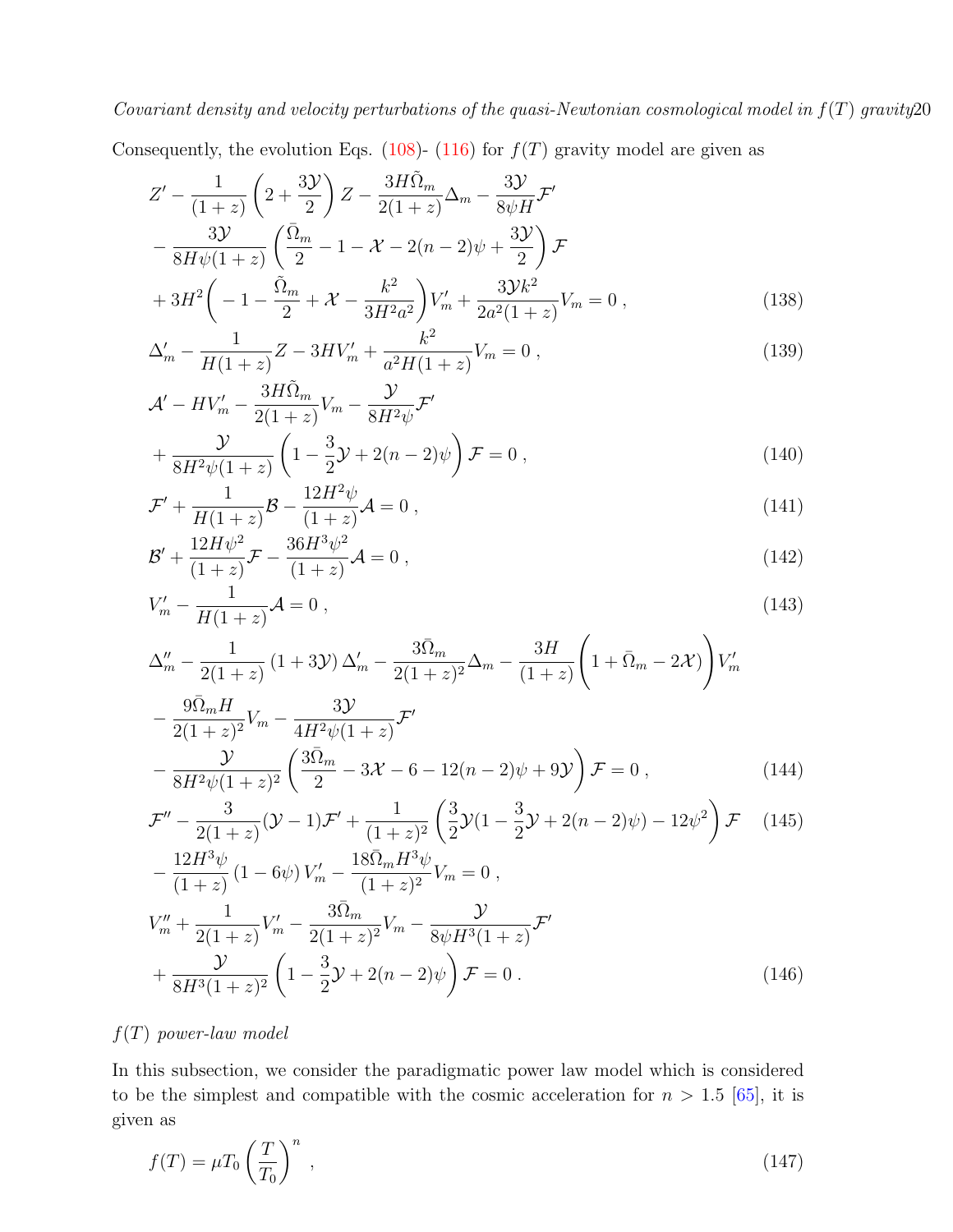where  $\mu$  and n are dimensionless constants, and in background cosmology we have  $T = -6H^2$  and  $T_0 = -6H_0^2$  is the present value of the torsion scalar. For  $n = 1$ this model reduces to the GR limit. We assume the scale factor  $a(t)$  of the form

<span id="page-20-0"></span>
$$
a = a_0 \left(\frac{t}{t_0}\right)^m,\tag{148}
$$

where  $m = \frac{2}{3(1+1)}$  $\frac{2}{3(1+w)}$  is a positive constant with  $w=0$  and normalized coefficient  $a_0$  and  $t_0$ . The Hubble parameter is  $H(z) = H_0 h(z)$ , where  $h(z) = \frac{2}{3}$  $(1+z)^{3/2}$ . The background quantities  $\mathcal{X}, \tilde{\Omega}_m$  and  $\mathcal{Y}$  as defined in Eq. [\(31\)](#page-5-3) become

$$
\mathcal{X} = \frac{1-n}{n}, \quad \tilde{\Omega}_m = \frac{2n-1}{n}, \ (n \ge 0.5), \quad \mathcal{Y} = \frac{2(n-1)\left(w(2n-1)-1\right)}{n(5-4n)}.
$$
 (149)

To make sure that our evolution equations are dimensionless, we redefine the following normalized quantities as:

$$
Z = H_0 \mathcal{V} \ , \quad \mathcal{F} = H_0^2 F \ , \quad V_m = \frac{1}{H_0} v \ , \quad \mathcal{B} = H_0^3 B \ . \tag{150}
$$

### Case I: Solving the whole system for the power- law  $f(T)$  model

In this sub-subsection, we present the numerical results of the velocity and matter density fluctuations for power-law  $f(T)$  gravity. We start by solving the whole system of the first-order evolution equations  $(138)$  -  $(143)$ . We have evaluated the numerical solutions simultaneously to analyze the density fluctuations. We set the initial conditions at  $V_{in} = V(z_{in} \simeq 1100) = 0$ ,  $\mathcal{F}_{in} = \mathcal{F}(z_{in} \simeq 1100) = 0$ ,  $\mathcal{B}_{in} = \mathcal{B}(z_{in} \simeq 1100) = 0$ ,  $A_{in} = \mathcal{A}(z_{in} \simeq 1100) = 0, Z_{in} = Z(z_{in} \simeq 1100) = 0$  and  $\Delta_{in} = \Delta_m(z_{in} \simeq 1100) = 10^{-5}$ . The numerical results are presented in the following Figs.  $3 - 4$  $3 - 4$ . For the case of  $n = 1$ , the numerical results of GR are recovered. We have noticed the growth of the density contrast for values of  $n > 1.5$ , see Fig. [4](#page-21-0) and what we noticed here is that only at this specific choice of the initial conditions, the k dependence does not make any difference in the behaviour or the amplitude of the density contrast for long- and short wavelength (different values of  $k$ ). In the following, we will solve the whole system of the second-order perturbation equations, we have evaluated the numerical solutions from Eqs. [\(144\)](#page-19-0) - [\(146\)](#page-19-0) simultaneously to analyze the density and velocity fluctuations with redshift. For further analysis, we study the growth of the matter density fluctuations with redshift and present the numerical results for different initial conditions as presented in [\[66\]](#page-29-5), to see how sensitive the results are to change the initial conditions:

I 
$$
V(z_{in} \simeq 1100) = \Delta_m(z_{in} \simeq 1100) = 10^{-5}
$$
 and  $\dot{V}(z_{in} = 1100) = \dot{\Delta}_m(z_{in} \simeq 1100) = 0$ ,

II  $V(z_{in} \simeq 1100) = \Delta_m(z_{in} \simeq 1100) = 10^{-5}$  and  $\dot{V}(z_{in} = 1100) = \dot{\Delta}_m(z_{in} \simeq 1100) =$  $10^{-5}$ .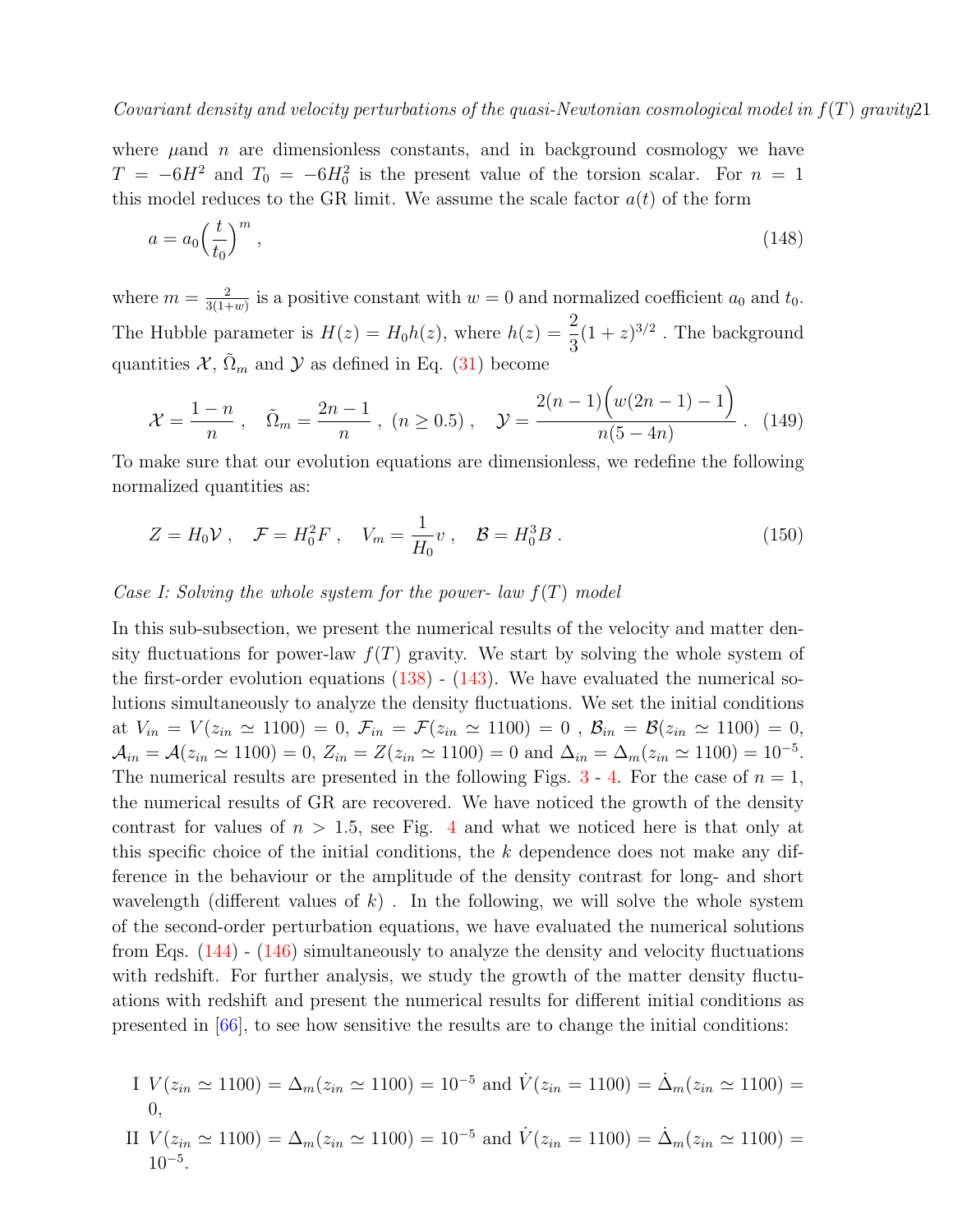<span id="page-21-0"></span>

Figure 3: The growth of the density contrast versus cosmological redshift for the power law  $f(T)$  gravity model for the first order equations [\(138\)](#page-19-0) - [\(143\)](#page-19-0) for  $n = 1$ .



Figure 4: The growth of the density contrast versus cosmological redshift for the power law  $f(T)$  gravity model for the first order equations  $(138)$  -  $(143)$  for  $n >$ 1.5 and  $k = 10^5$  and  $k = 0$ .

The numerical results are very sensitive to the values of  $n$  and we choose random values of n. For the case of  $n = 1$  $n = 1$ , the numerical results of GR are recovered as in Figs. 1 and [2.](#page-18-0) As we mentioned in the earlier and as presented in [\[65\]](#page-29-4) this model has an observational valid only for the range of  $n > 1.5$  for the background universe, However, we have tried to study the behaviour of the velocity and the density contrast for different  $n$  ranges, i.e., for  $n < 1$ , n closes to GR and  $n > 1.5$ . For instance, the numerical results for set I of the initial conditions, we have noticed that the velocity and density contrast are decaying for values of  $0.5 < n \leq 0.99$  and  $1 < n \leq 2$ , and the decaying is faster with increasing the values of n. For values of  $n > 2$  we notice the growth of the velocity and the density contrast which is realistic compared to the observational expectations. The behaviour of the growth of density contrast is summarised in Table. [1.](#page-21-1) For set II of the initial conditions, we observe the growth of the velocity and density contrast for values of  $n > 1.5$ , while we have to note that the amplitudes of the velocity and density contrast are decreasing with increasing the values of n, we also have to point out that we have noticed orders-of-magnitude deviations from limiting general relativistic results. We present the behaviour of the density fluctuations in Table. [2](#page-22-0) We evaluated

Table 1: The behavior of  $\delta(z)$  for set I.

<span id="page-21-1"></span>

| Range of $n$                   | Density contarst Expected Remark |                      |  |
|--------------------------------|----------------------------------|----------------------|--|
| $0.5 < n \leq 0.99$ decreasing |                                  | decreasing realistic |  |
| $1 \le n \ge 2$                | increasing                       | increasing realistic |  |

the numerical results of the whole system by using the initial conditions sets I and II. Based on these results we can conclude that the growth of the velocity and density contrast is very sensitive to the values of  $n$  and the initial conditions. The results obtained by using conditions I are in complete disagreement with the theoretical and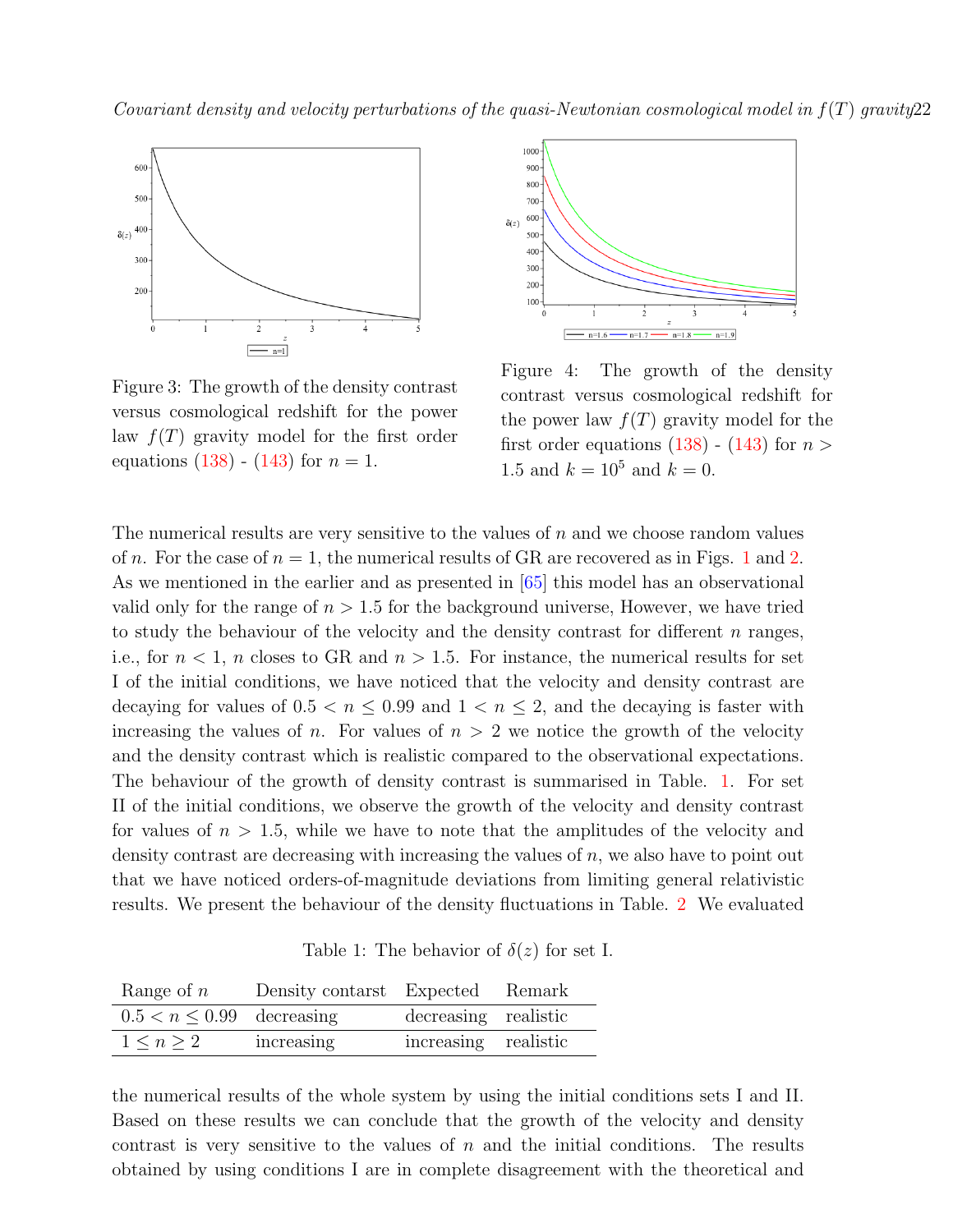<span id="page-22-0"></span>

| Range of $n$                   | Density contrast Expected Remark |                      |  |
|--------------------------------|----------------------------------|----------------------|--|
| $0.5 < n \leq 0.99$ decreasing |                                  | decreasing realistic |  |
| $n \geq 1$                     | increasing                       | increasing realistic |  |

Table 2: The behaviour of  $\delta(z)$  for set II.

observational expectations. For this model we think that sets II of the initial conditions give the best results as we can notice the growth of the velocity and the density contrast for values of  $n > 1.5$ . However, the results obtained by using set II are highly nonlinear compared to the GR results.

In the following we present a special case for the  $f(T)$  power law model. By using the definitions of the scale factor and the Hubble parameter Eq. [\(148\)](#page-20-0), and as we mentioned earlier in the background cosmology, we have  $T = -6H^2$ . Therefore,  $\dot{T} = 18H^3$ , i.e., from the Friedmann Eq. [\(30\)](#page-5-4), the term  $\left(\frac{3w}{2}\right)$  $\frac{3w}{2}\tilde{\Omega}_m - \frac{3}{2}$ 2  $\mathcal{X} + 3\mathcal{Y}$  $\setminus$  $= 0.$ While  $\psi = -\frac{3}{8}$ 2 and  $\mathcal{Y} = -2(n-1)$ . By choosing set I of the initial conditions, We notice the growth of the density and velocity fluctuations increases with  $n$  but they are highly nonlinear compared to the GR results and the GR results are recovered as shown in Figs. [1](#page-18-0) and [2.](#page-18-0)

### Case II: Quasi-static approximations

In this sub-subsection, we present the results of the velocity and density contrast in the quasi-static approximations. We notice that Eq. [\(119\)](#page-16-1) is an opened system and Eq. [\(118\)](#page-16-1) is a closed system. We apply the same technique as GR limits and we find first the exact solution of velocity contrast and then the density contrast. So, the exact solution of Eq. [\(118\)](#page-16-1) is given as

<span id="page-22-1"></span>
$$
V(z) = c_5 (1+z)^{\alpha_+} + c_6 (1+z)^{\alpha_-} , \qquad (151)
$$

where

$$
\alpha_{\pm} = \frac{1}{4\,\zeta} \bigg( -144\,\eta_1\,\psi^2 + 24\,\eta_1\,\psi + \zeta_1 \pm
$$

$$
\sqrt{20736\,\eta_1^2\psi^4 - 6912\,\eta_1^2\psi^3 + 288\,\zeta_1\,\bar{\Omega}_m\,\eta_1\,\psi + 576\,\eta_1^2\psi^2 - 288\,\eta_1\,\psi^2\zeta + 24\,\bar{\Omega}_m\,\zeta_1^2 + 48\,\eta_1\,\psi\,\zeta_1 + \zeta_1^2}\bigg) \ ,
$$

where  $\eta_1 = H\eta$  and  $\zeta_1 = \frac{1}{H^2}\zeta$ . After we computed the integration constants  $c_5$  and  $c_6$ by imposing the initial conditions, the exact solution for density contrast Eq. [\(119\)](#page-16-1) is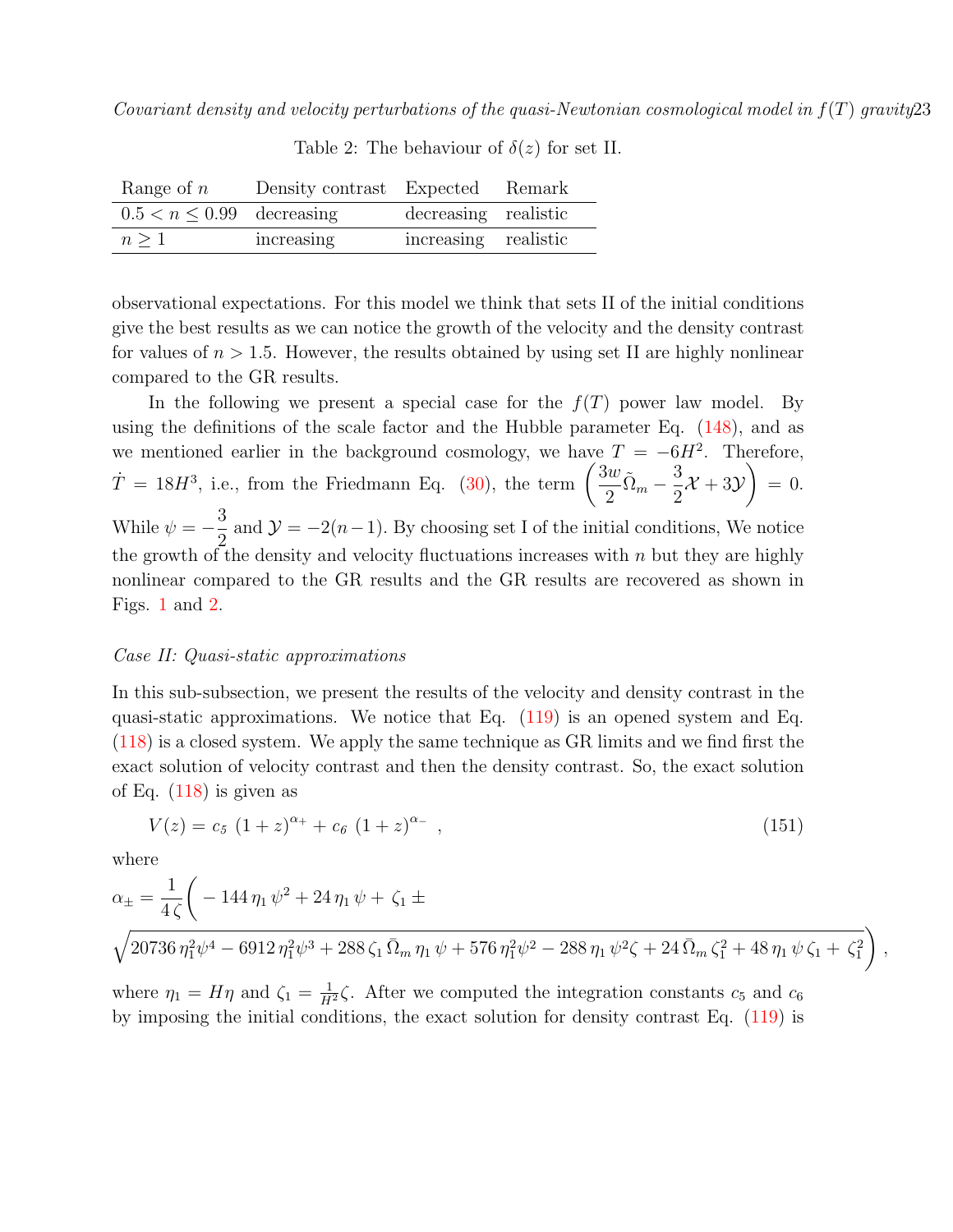given as

<span id="page-23-0"></span>
$$
\Delta_{m}(z) = c_{7} (1+z)^{\frac{3\mathcal{Y}}{4} + \frac{3}{4} + \frac{1}{4}\sqrt{9\mathcal{Y}^{2} + 24\Omega + 18\mathcal{Y}^{+9}} + c_{8} (1+z)^{\frac{3\mathcal{Y}}{4} + \frac{3}{4} - \frac{1}{4}\sqrt{9\mathcal{Y}^{2} + 24\Omega + 18\mathcal{Y}^{+9}}}
$$
(152)  
\n
$$
+ \frac{96(1+z)^{3/2}}{(-4\alpha_{-} + 6\alpha_{-}\mathcal{Y} - 6\alpha_{-} + 6\overline{\Omega}_{m} + 9\mathcal{Y})(-4\alpha_{+} + 6\alpha_{+}\mathcal{Y} - 6\alpha_{+} + 6\overline{\Omega}_{m} + 9\mathcal{Y})} \times
$$
\n
$$
\left( (\overline{\Omega}_{m} + (\alpha_{-} + \frac{3}{2})(\frac{-2\alpha_{-}}{3} + \mathcal{Y}))\right) \left( ((\frac{-\alpha_{+}}{2} - \frac{3}{4})\zeta_{1} + 3\beta\psi)\overline{\Omega}_{m} + \alpha_{+}((\mathcal{X} - \frac{1}{2})\zeta_{1} - 12\psi(\psi - \frac{1}{6})\beta) \right) c_{5} (1+z)^{\alpha_{+}} \right) +
$$
\n
$$
(\overline{\Omega}_{m} + (\frac{3}{2}) + \alpha_{+})\mathcal{Y} - \frac{2\alpha_{+}^{2}}{3} - \alpha_{+}) \left( ((\frac{-\alpha_{+}}{2} - \frac{3}{4})\zeta_{1} + 3\beta\psi)\overline{\Omega}_{m} + \alpha_{-}((\mathcal{X} - \frac{1}{2})\zeta_{1} - 12\psi(\psi - \frac{1}{6})\beta) \right) c_{6} (1+z)^{\alpha_{-}} \right) .
$$
\n(153)

In the following figures we present the results of the velocity and the density contrast in the quasi-static approximations Eqs.  $(151)$  and  $(152)$  for different *n* ranges. We choose set II of the initial as it showed the most expected results for the growth of the density fluctuations. From Fig. [6,](#page-23-1) we clearly notice the fluctuations of the matter density highly depend on  $n$ , in Fig. [6.](#page-23-1)

<span id="page-23-1"></span>

Figure 5: The growth of velocity contrast versus cosmological redshift Eq. [\(151\)](#page-22-1) for the power law  $f(T)$  gravity model for quasistatic approximations for  $n > 1.5$ .



Figure 6: The growth of density contrast versus cosmological redshift Eq.  $(152)$  for the power law  $f(T)$  gravity model for quasi-static approximations for  $n > 1.5$ .

### The generalised  $f(T)$  model

In this sub-subsection, we consider the more generalised  $f(T)$  model, which is constraint from solar system to be valid only for values of  $\ll 1$  and it is given as [\[65\]](#page-29-4)

$$
f(T) = T + \mu T_0 \left(\frac{T}{T_0}\right)^n \tag{154}
$$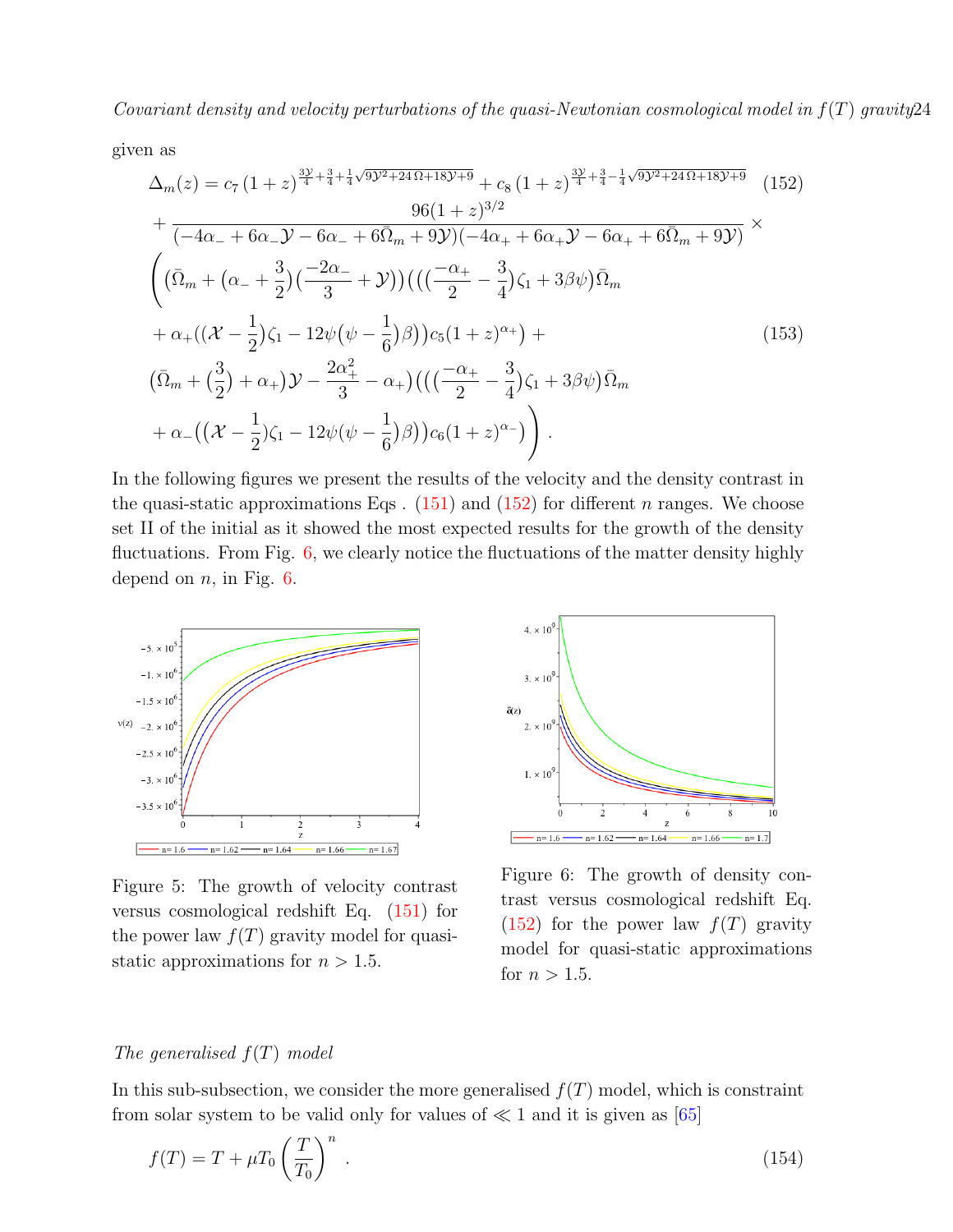From Eq.  $(29)$ , the parameter  $\mu$  reads as

$$
\mu = \frac{1 - \Omega_m}{(1 - 2n)}, \quad n \neq 0.5 \tag{155}
$$

The background quantities  $\mathcal{X}, \tilde{\Omega}_m$  and  $\mathcal{Y}$  as defined in Eq. [\(31\)](#page-5-3) become

$$
\tilde{\Omega}_m = (1 - \mathcal{X}),
$$
\n
$$
\mathcal{Y} = \left\{ \frac{12H^2 n(n-1)(1+\mathcal{X})\mu(T/T_0)^{n-2}}{T_0(1+\mu n(T/T_0)^{n-1})} \right\} \times
$$
\n
$$
\left\{ \frac{1}{\left(1 + \frac{24H^2 n(n-1)\mu(T/T_0)^{(n-2)}}{T_0(1+n\mu(T/T_0)^{n-1})}\right)} \right\}.
$$
\n(157)

### Case I: Solving the whole system for the generalised  $f(T)$  model

Based on the above definitions, the numerical results of this system of the first-order equations [\(138\)](#page-19-0) - [\(143\)](#page-19-0) are presented in such way that we set our free parameter  $\Omega_m = 0.32$  based on the observational expectations. We set the initial conditions at  $V_{in} = V(z_{in} \simeq 1100) = 0, \, \mathcal{F}_{in} = \mathcal{F}(z_{in} \simeq 1100) = 0, \, \mathcal{B}_{in} = \mathcal{B}(z_{in} \simeq 1100) = 0,$  $A_{in} = A(z_{in} \simeq 1100) = 0, Z_{in} = Z(z_{in} \simeq 1100) = 0$  and  $\Delta_{in} = \Delta_m(z_{in} \simeq 1100) = 10^{-5}$ . As we mentioned earlier only at this specific choice of the initial conditions, the k dependence does not make any difference in the behaviour or the amplitude of the density contrast. The numerical results of this system of Eqs. [\(138\)](#page-19-0) - [\(143\)](#page-19-0) are presented in Figs. [7](#page-24-0) - [8,](#page-24-0) For the case of  $n = 0$ , the numerical results of GR are recovered. We have noticed the growth of the density contrast for values of  $n$  close to 0 for different values of k and as we mentioned before the k dependence does not make any difference in the behaviour or the amplitude of the density contrast only at this specific choice of the initial conditions.

<span id="page-24-0"></span>

Figure 7: The growth of velocity contrast versus cosmological redshift for the generalized  $f(T)$  model for the system of Eqs.  $(138)$  -  $(143)$  for  $n = 0$ .



Figure 8: The growth of the density contrast versus cosmological redshift for the generalized  $f(T)$  model for the system of Eqs. [\(138\)](#page-19-0) - [\(143\)](#page-19-0) for  $n > 0$ ,  $\tilde{\Omega}_m = 0.32$ and  $k = 10^5$ .

In the following we will solve the whole system of the second-order perturbation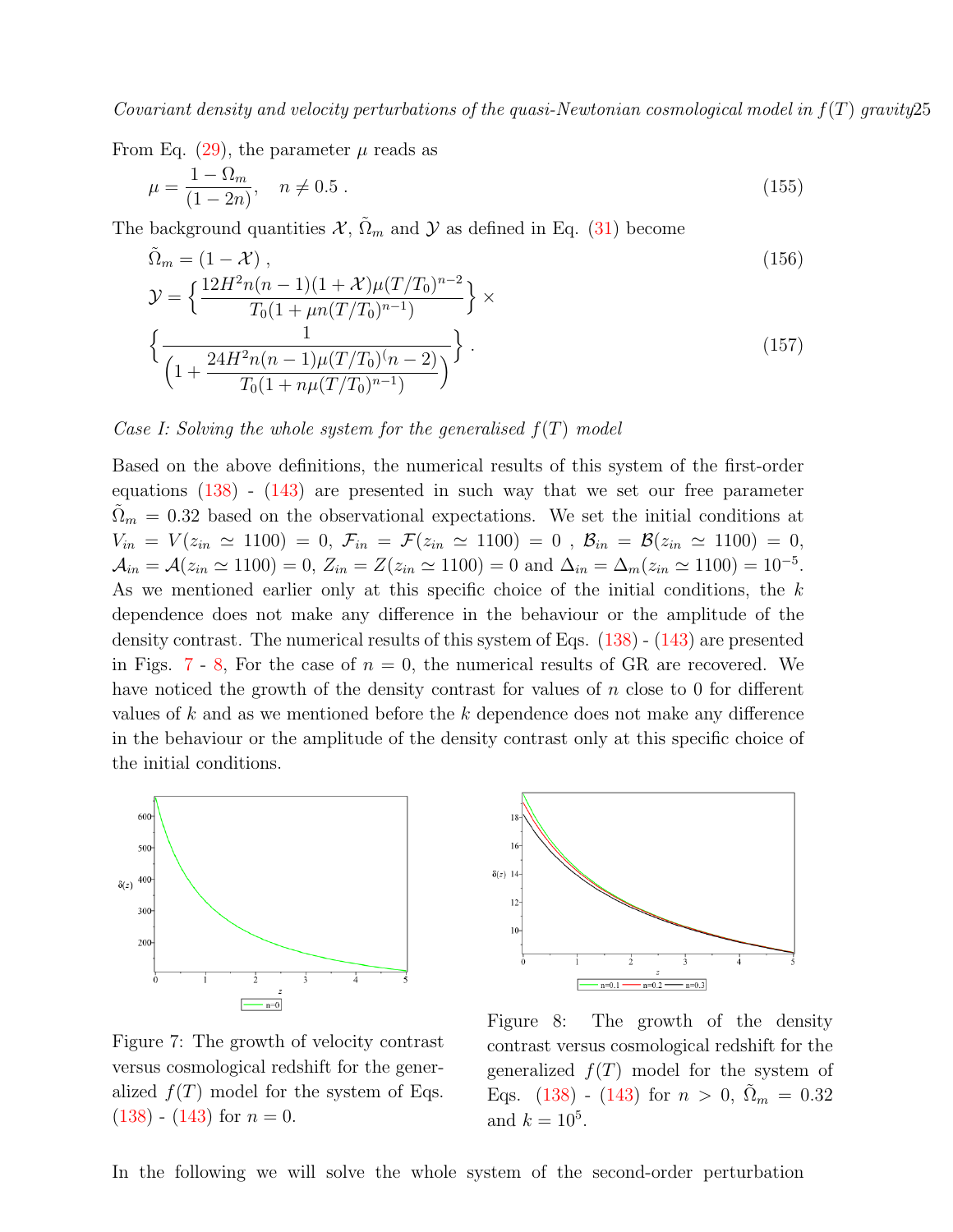equations, evaluating the numerical solutions from Eqs.  $(144)$  -  $(146)$  simultaneously to analyse the density and velocity fluctuations as a function of redshift. For further analysis, we evaluated the numerical results for different initial conditions as we did for the power law model. The numerical results of this system of Eqs. [\(144\)](#page-19-0) - [146](#page-19-0) for set I of the initial conditions, the GR results are recovered as in Figs. [1](#page-18-0) and [2](#page-18-0) for  $n = 0$  and we noticed the growth of the matter density and velocity for very small values of  $n$  but the results are still highly nonlinear compared to the GR results.

As we mentioned this model is tested to be valid for very small values of  $n \ll 1$ , we tried set II of the initial conditions and we noticed the decay of the velocity and the density fluctuations for values of  $n \ll 1$ . We can conclude based on the results obtained that this model is viable for our study only if we choose the initial conditions for the first derivatives of the variables  $\Delta_m$ , V and F to be zero at the initial red-shift. In other words, set II of the initial conditions does not provide good results for this model. We also found that the exact solutions in the quasi-static approximations for this model could not be evaluated.

### <span id="page-25-0"></span>9. Conclusions

This work presented a detailed analysis of scalar cosmological perturbations in the  $f(T)$ gravity theory using the  $1 + 3$  covariant gauge-invariant approach. We explored the integrability conditions of the so-called quasi-Newtonian cosmological models in the context of  $f(T)$  gravity, a first such study to the best of our knowledge. We showed that for such cosmological models to exist, they must satisfy certain integrability conditions on the generalised Einstein field equations. The two integrability conditions derived and presented here allow us to describe a consistent evolution of the linearised field equations of quasi-Newtonian universes. We defined the gauge-invariant variables and derived the corresponding evolution equations. We derived the complete set of the firstand the second-order evolution equations of these perturbations These results agree with the GR results when  $f(T) = T$ . We studied the behaviour of matter energy density perturbations with redshift for different ranges of the model-defining parameter n by considering two of the  $f(T)$  gravity models. We employed the so-called quasistatic approximation technique on small scales. Some of the specific highlights of this work are as follows: in the first model  $f(T) = \mu T_0(\frac{T}{T_0})$  $(\frac{T}{T_0})^n$ , we presented the ranges of values of n for which the perturbation amplitudes  $\delta(z)$  grow or decay. For instance, the numerical solution of the first-order perturbation equations shows the growth of the density contrast for values of  $n > 1.5$  only at one particular choice of initial conditions and that the wave number  $k$  has no effect on the behaviour of the density contrast (see Fig. [4\)](#page-21-0). We also found numerical solution of the whole system of second-order equations and for different sets of initial conditions. For instance, for set I we observed unrealistic behaviour of the density perturbations for  $0.5 \le n \le 0.99$  and for  $1 \le n \le 2$ , but for values of  $n > 2$ , we found that the growth of the density contrast was consistent with observational expectations. The results obtained in the first model generalised existing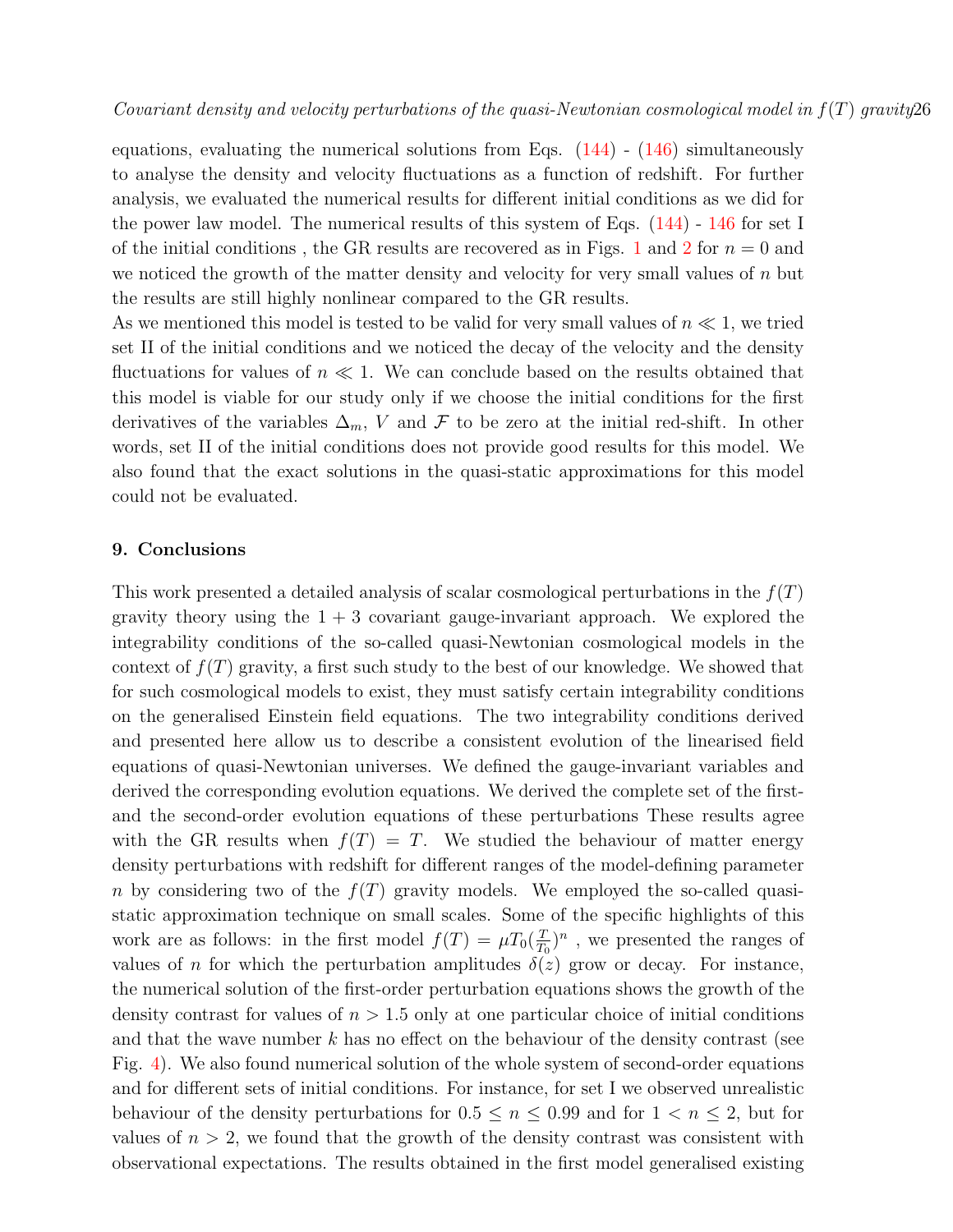GR results as it is shown in Figs. [1](#page-18-0) and [2.](#page-18-0) We also noticed that the behaviour of the density fluctuations is highly dependent on our choice of the initial conditions. For instance, for set II of the initial conditions, we found results which are highly non-linear compared to expected GR results. The results obtained using the first set of initial conditions (Set I) are in complete disagreement with the theoretical and observational expectations. On the other hand, applying the quasi-static approximation to his model, the growth of the density perturbations can be explored for the range of  $n > 1.5$  for Set I of the initial conditions. By comparing the complete system with the quasi-static approximation, for the same values of  $n$  and the same choice of the initial conditions, we found that there is a big difference in the amplitudes of the density fluctuations. In conclusion, the quasi-static approximation appears to be not applicable for this model.

In the second case:  $f(T) = T + \mu T_0 (T/T_0)^n$ , with the value of n constrained by solar system tests to be in the range  $n \ll 1$ , we obtained a growth in the velocity perturbations and the density contrast  $\delta(z)$  for  $0 \leq n \leq 0.4$ . We considered a range of possible initial conditions, and found that this model is only viable when the first derivatives of the variables  $\Delta_m$ , V and F are equal to zero. In conclusion, we have developed a covariant framework for studying quasi-Newtonian cosmologies in the  $f(T)$ gravity theory. Future studies in this direction using more realistic (i.e., in terms of cosmological and astrophysical viability) models of the theory using actual astronomical data might shed more light on whether such a framework can be a viable cosmological alternative to late-time cosmology.

### Acknowledgments

HS gratefully acknowledges the financial support from the Mwalimu Nyerere African Union scholarship and the National Research Foundation (NRF) free-standing scholarship with a grant number 112544. SS gratefully acknowledges financial support from Entoto Observatory and Research Center and Ethiopian Space Science and Technology Institute, Wolkite University as well as the hospitality of the Physics Department of North-West University (NWU) during the conceptualization stage of this project. AA acknowledges that this work is based on the research supported in part by the NRF of South Africa with grant number 112131.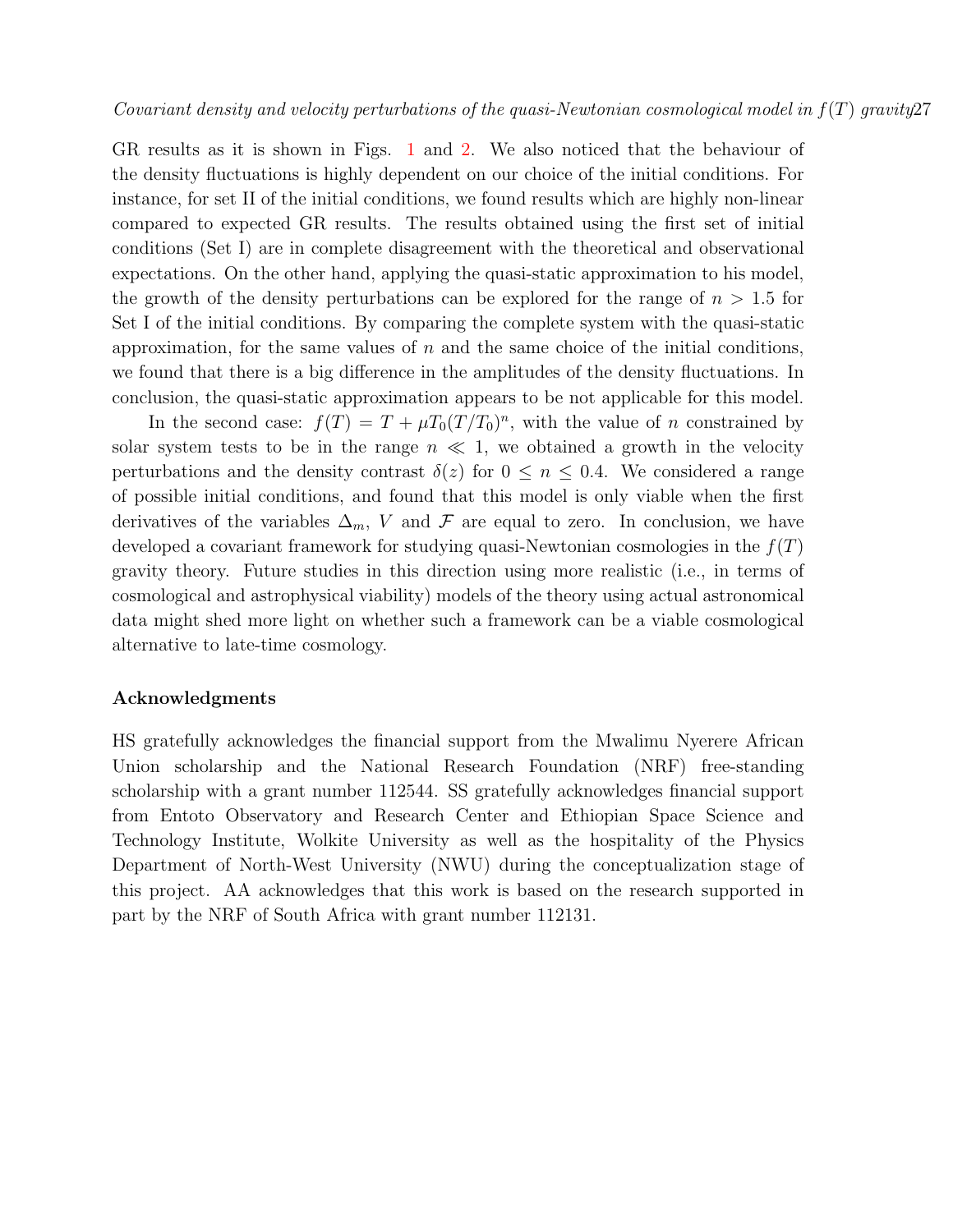## Appendix

Some of the following linearised identities which hold for all scalars  $f$ , vectors  $V_a$  and tensors  $S_{ab} = S_{\langle ab \rangle}$ , have been used in this paper:

<span id="page-27-14"></span>
$$
\eta^{abc}\tilde{\nabla}_b\tilde{\nabla}_cf = 0 ,\qquad (A.1)
$$

$$
\left(\tilde{\nabla}_{\langle a}\tilde{\nabla}_{b\rangle}f\right)^{\cdot} = \tilde{\nabla}_{\langle a}\tilde{\nabla}_{b\rangle}\dot{f} - \frac{2}{3}\theta\tilde{\nabla}_{\langle a}\tilde{\nabla}_{b\rangle}f + \dot{f}\tilde{\nabla}_{\langle a}A_{b\rangle},\tag{A.2}
$$

$$
\left(\tilde{\nabla}_a f\right) = \tilde{\nabla}_a \dot{f} - \frac{1}{3} \theta \tilde{\nabla}_a f + \dot{f} A_a \,,\tag{A.3}
$$

$$
\tilde{\nabla}^b \tilde{\nabla}_{\langle a} A_{b \rangle} = \frac{1}{2} \tilde{\nabla}^2 A_a + \frac{1}{6} \tilde{\nabla}_a \tilde{\nabla}^c A_c + \frac{1}{3} (\rho - \frac{1}{3} \theta^2) A_a , \qquad (A.4)
$$

$$
\left(\tilde{\nabla}^2 f\right) = \tilde{\nabla}^2 \dot{f} - \frac{2}{3} \theta \tilde{\nabla}^2 f + \dot{f} \tilde{\nabla}^a A_a , \qquad (A.5)
$$

$$
\tilde{\nabla}_{[a}\tilde{\nabla}_{b]}v_c = \frac{1}{3} \left(\frac{1}{3}\theta^2 - \rho\right) v_{[a}h_{b]c} ,\qquad (A.6)
$$

$$
\tilde{\nabla}_{[a}\tilde{\nabla}_{b]}S^{cd} = \frac{2}{3}\left(\frac{1}{3}\theta^2 - \rho\right)S^{(c}_{[a}h^{d)}_{b]},\tag{A.7}
$$

$$
\tilde{\nabla}^a \left( \eta_{abc} \tilde{\nabla}^b v^c \right) = 0 \tag{A.8}
$$

$$
\tilde{\nabla}_b \left( \eta^{cd \langle a} \tilde{\nabla}_c S_d^{b \rangle} \right) = \frac{1}{2} \eta^{abc} \tilde{\nabla}_b \left( \tilde{\nabla}_d S_c^d \right) , \qquad (A.9)
$$

$$
\tilde{\nabla}^2(\tilde{\nabla}_a f) = \tilde{\nabla}_a(\tilde{\nabla}^2 f) + \frac{2}{3} (\rho - \frac{1}{3} \theta^2) \tilde{\nabla}_a f + 2 \dot{f} \eta_{abc} \tilde{\nabla}^b \omega^c.
$$
\n(A.10)

### References

- <span id="page-27-0"></span>[1] Riess A G et al. 1998 The Astronomical Journal 116 1009
- <span id="page-27-1"></span>[2] Perlmutter S et al. 1998 Nature 391 51–54
- <span id="page-27-2"></span>[3] Copeland E J, Sami M and Tsujikawa S 2006 International Journal of Modern Physics D 15 1753–1935
- <span id="page-27-3"></span>[4] Nojiri S and Odintsov S D 2007 International Journal of Geometric Methods in Modern Physics 4 115–145
- <span id="page-27-4"></span>[5] Liu D and Reboucas M 2012 Physical Review D 86 083515
- <span id="page-27-13"></span>[6] Paliathanasis A, Said J L and Barrow J D 2018 Physical Review D 97 044008
- [7] Capozziello S, Lambiase G and Stornaioloi C 2001 Annalen der Physik 10 713–727
- [8] Sahlu S et al. 2019 Proceedings of the International Astronomical Union 15 397–399
- [9] Sahlu S et al. 2019 The European Physical Journal C 79 749
- <span id="page-27-5"></span>[10] Sahlu S et al. 2020 European Physical Journal C 80 1–19
- <span id="page-27-6"></span>[11] Tsamparlis M 1979 Physics Letters A 75 27–28
- <span id="page-27-7"></span>[12] Einstein A 1925 Session Report of Prussian Acad. Sci 414–419
- [13] Einstein A 1928 Sitz. Preuss. Akad. Wiss 217
- [14] Einstein A 1928 Sitzungsberichte der Preussischen Akademie der Wissenschaften. Physikalisch-Mathematische Klasse 223–227
- <span id="page-27-8"></span>[15] Unzicker A and Case T 2005 arXiv preprint physics/0503046
- <span id="page-27-9"></span>[16] Turnbull H 1924 The Mathematical Gazette 12 122–124
- <span id="page-27-10"></span>[17] Arcos H and Pereira J 2004 International Journal of Modern Physics D 13 2193–2240
- <span id="page-27-11"></span>[18] Sciama D W 1962 Recent developments in general relativity 415
- <span id="page-27-12"></span>[19] Hehl F W, McCrea J D, Mielke E W and Ne'eman Y 1995 Physics Reports 258 1–171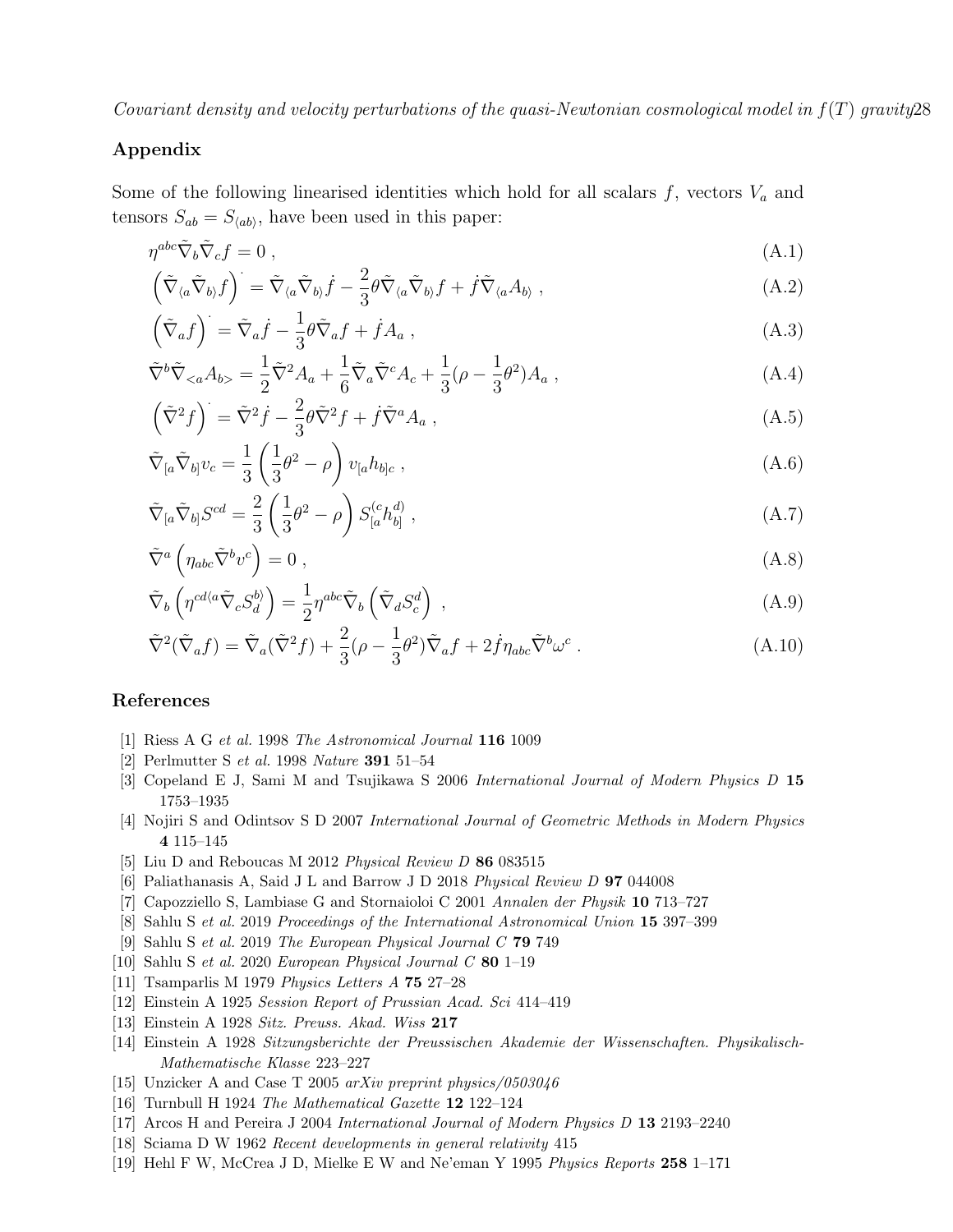- <span id="page-28-0"></span>[20] Carvalho de Andrade V 2004 Torsion as alternative to curvature in the description of gravitation Mathematical Methods in Physics p 28
- <span id="page-28-1"></span>[21] Aldrovandi R and Pereira J G 2012 Teleparallel gravity: an introduction vol 173 (Springer Science & Business Media)
- <span id="page-28-2"></span>[22] Darabi F, Mousavi M and Atazadeh K 2015 Physical Review D 91 084023
- <span id="page-28-3"></span>[23] Arcos H, De Andrade V and Pereira J 2004 International Journal of Modern Physics D 13 807–818
- <span id="page-28-4"></span> $[24]$  Krššák M 2017 arXiv preprint arXiv:1705.01072
- <span id="page-28-16"></span>[25] Linder E V 2010 Physical Review D 81 127301
- <span id="page-28-5"></span>[26] Iorio L and Saridakis E N 2012 Monthly Notices of the Royal Astronomical Society 427 1555–1561
- <span id="page-28-6"></span>[27] Li B, Sotiriou T P and Barrow J D 2011 Physical Review D 83 064035
- <span id="page-28-7"></span>[28] Li B, Sotiriou T P and Barrow J D 2011 Physical Review D 83 104017
- <span id="page-28-8"></span>[29] Lifshitz E M 1946 Zhurnal Eksperimentalnoi i Teoreticheskoi Fiziki 16 587–602
- [30] Bardeen J M 1980 Physical Review D 22 1882
- [31] Kodama H and Sasaki M 1984 Progress of Theoretical Physics Supplement 78 1–166
- [32] Bertschinger E 2000 arXiv preprint astro-ph/0101009
- [33] Bruni M, Dunsby P K and Ellis G F 1992 The Astrophysical Journal 395 34–53
- <span id="page-28-13"></span>[34] Dunsby P K 1991 Classical and Quantum Gravity 8 1785
- <span id="page-28-22"></span>[35] Dunsby P K, Bruni M and Ellis G F 1992 The Astrophysical Journal 395 54–74
- <span id="page-28-17"></span>[36] Gidelew A A 2013 Beyond the concordance cosmology Ph.D. thesis University of Cape Town
- [37] Hwang J C 1991 The Astrophysical Journal 380 307–314
- <span id="page-28-9"></span>[38] Mukhanov V F, Feldman H A and Brandenberger R H 1992 Physics Reports 215 203–333
- <span id="page-28-10"></span>[39] Hawking S 1966 The Astrophysical Journal 145 544
- <span id="page-28-11"></span>[40] Ellis G F and Bruni M 1989 Physical Review D 40 1804
- <span id="page-28-12"></span>[41] Challinor A 2000 Classical and Quantum Gravity 17 871
- <span id="page-28-14"></span>[42] Abebe A, Abdelwahab M, De la Cruz-Dombriz  $\acute{A}$  and Dunsby P K 2012 Classical and Quantum Gravity 29 135011
- <span id="page-28-15"></span>[43] Cai Y F, Capozziello S, De Laurentis M and Saridakis E N 2016 Reports on Progress in Physics 79 106901
- <span id="page-28-18"></span>[44] Carloni S, Elizalde E and Odintsov S 2010 General Relativity and Gravitation 42 1667–1705
- <span id="page-28-19"></span>[45] Ellis G F and Van Elst H 1999 Cosmological models Theoretical and Observational Cosmology (Springer) pp  $1-116$
- <span id="page-28-20"></span>[46] Castaneda C et al. 2016 Some Aspects in Cosmological Perturbation Theory and  $f(R)$  Gravity Ph.D. thesis Dissertation, Bonn, Rheinische Friedrich-Wilhelms-Universität Bonn, 2016
- <span id="page-28-21"></span>[47] Pasmatsiou K, Tsagas C G and Barrow J D 2017 Physical Review D 95 104007
- <span id="page-28-23"></span>[48] Ehlers J 2007 Pramana 69 7–14
- <span id="page-28-24"></span>[49] Carloni S, Dunsby P and Troisi A 2008 Physical Review D 77 024024
- <span id="page-28-25"></span>[50] Ehlers J 1993 General Relativity and Gravitation 25 1225–1266
- <span id="page-28-26"></span>[51] Maartens R 1998 Physical Review D 58 124006
- <span id="page-28-27"></span>[52] Stewart J M and Walker M 1974 Proceedings of the Royal Society of London. A. Mathematical and Physical Sciences 341 49–74
- <span id="page-28-28"></span>[53] Abebe A, Dunsby P K S and Solomons D 2016 International Journal of Modern Physics D 26 1750054
- <span id="page-28-29"></span>[54] Maartens R and Triginer J 1997 Physical Review D 56 4640
- <span id="page-28-30"></span>[55] Abebe A and Elmardi M 2015 International Journal of Geometric Methods in Modern Physics 12 1550118
- <span id="page-28-31"></span>[56] Maartens R, Lesame W M and Ellis G F 1998 Classical and Quantum Gravity 15 1005
- <span id="page-28-32"></span>[57] Van Elst H and Ellis G F 1998 Classical and Quantum Gravity 15 3545
- <span id="page-28-33"></span>[58] Maartens R 1997 Physical Review D 55 463
- <span id="page-28-34"></span>[59] Abdulrahman H S and Abebe A 2018 LHEP 1 21–27 (Preprint <1802.06778>)
- <span id="page-28-35"></span>[60] van Elst H, Uggla C, Lesame W M, Ellis G and Maartens R 1997 Classical and Quantum Gravity 14 1151